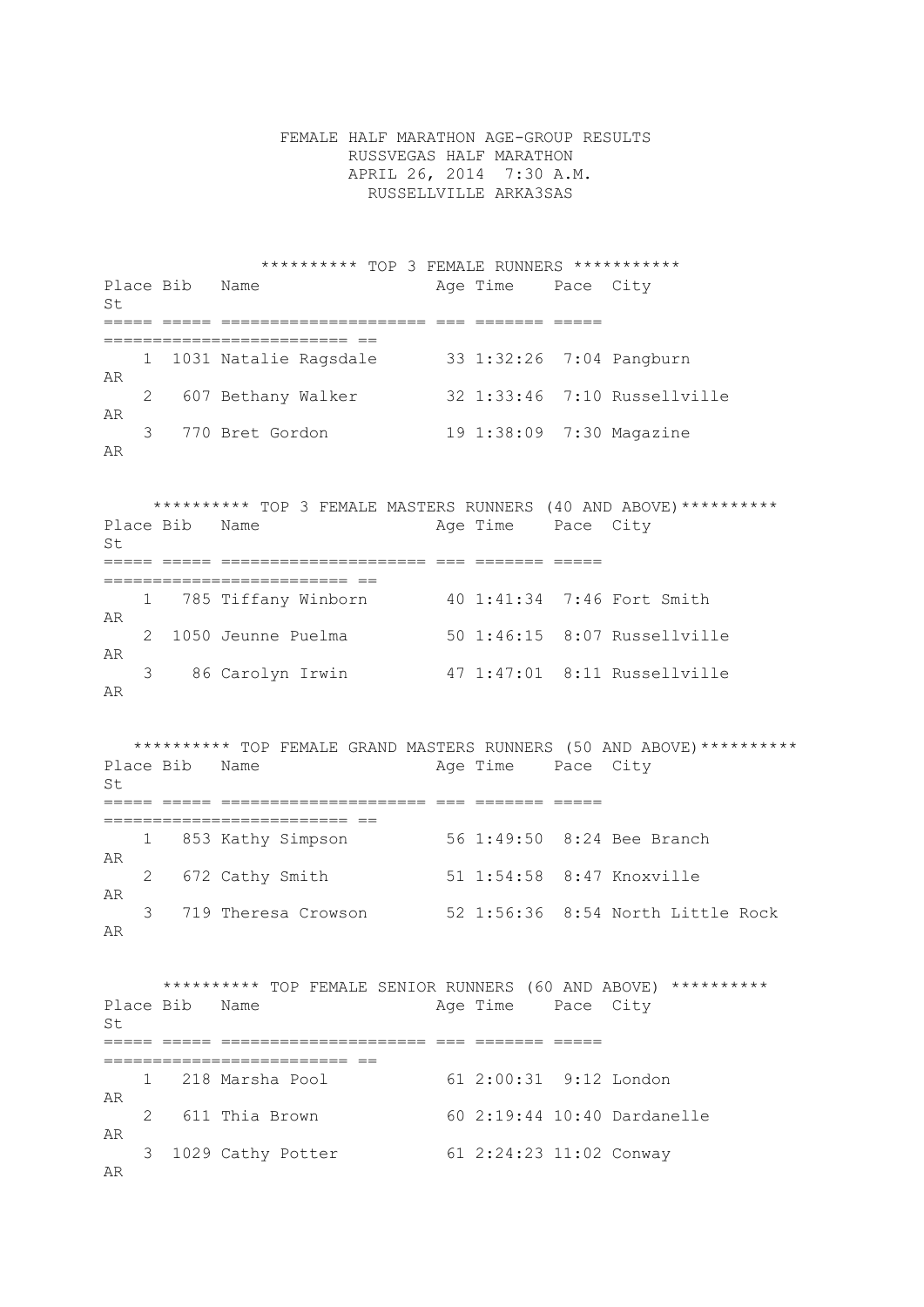|    |                |           |                                                   | FEMALE AGE GROUP: 1 - 19 |                              |
|----|----------------|-----------|---------------------------------------------------|--------------------------|------------------------------|
| St |                | Place Bib | Name                                              | Age Time Pace City       |                              |
|    |                |           |                                                   |                          |                              |
|    |                |           |                                                   |                          |                              |
|    | $\mathbf{1}$   |           | 402 Astrid Christensen 14 1:49:10 8:20 Pottsville |                          |                              |
| AR |                |           |                                                   |                          |                              |
|    | $\overline{2}$ |           | 754 Sabrina Jones 14 1:49:47 8:23 Russellville    |                          |                              |
| AR | 3              |           |                                                   |                          |                              |
| AR |                |           | 909 Megan Goynes                                  | 19 1:51:48 8:33 Austin   |                              |
|    | 4              |           | 831 Bethany Knight                                |                          | 19 1:52:11 8:34 Russellville |
| AR |                |           |                                                   |                          |                              |
|    | 5              |           | 495 Alexa Gorzovalitis 19 1:55:49 8:51 Olathe     |                          |                              |
| ΚS |                |           |                                                   |                          |                              |
|    | 6              |           | 700 Megan Hale                                    |                          | 19 2:06:31 9:40 Russellville |
| AR |                |           |                                                   |                          |                              |
|    | 7              |           | 588 Payton Primm                                  |                          | 13 2:07:04 9:42 Springdale   |
| AR |                |           |                                                   |                          |                              |
|    | 8              |           | 356 Avigail Yanes                                 |                          | 19 2:07:16 9:43 Russellville |
| AR |                |           |                                                   |                          |                              |
|    | 9              |           | 47 Carlee Hinkle                                  | 19 2:15:44 10:22 Dover   |                              |
| AR |                |           |                                                   |                          |                              |
|    | 10             |           | 692 Kati Dupriest                                 | 13 2:21:01 10:46 Aaaa    |                              |
| AR |                |           |                                                   |                          |                              |
|    | 11             |           | 781 Sydney Trickett                               | 16 2:22:23 10:53 Conway  |                              |
| AR |                |           |                                                   |                          |                              |
|    | 12             |           | 484 Madison Pittman                               |                          | 19 2:29:18 11:24 Charlotte   |
| ΝC | 13             |           | 538 Jennifer Fields 19 2:35:33 11:53 Dover        |                          |                              |
| AR |                |           |                                                   |                          |                              |
|    | 14             |           | 517 Chelese Patterson 19 2:40:42 12:16 Nashville  |                          |                              |
| ΤN |                |           |                                                   |                          |                              |
|    | 15             |           | 643 Kandy Robbins                                 |                          | 15 2:48:38 12:53 Van Buren   |
| AR |                |           |                                                   |                          |                              |
|    | 16             |           | 656 Hailey Roberson 18 3:08:34 14:24 Atkins       |                          |                              |
| AR |                |           |                                                   |                          |                              |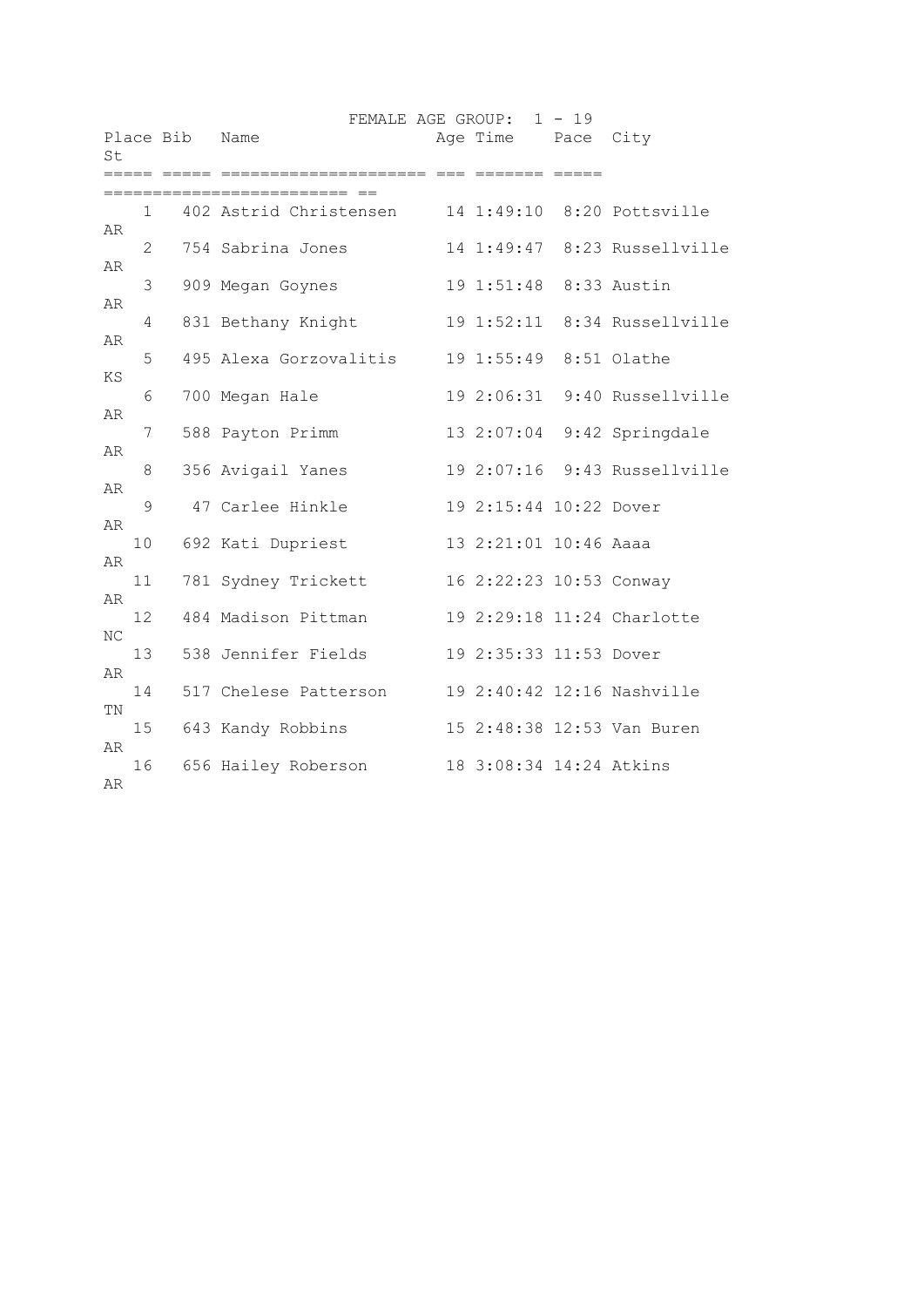|          |              | Place Bib Name | FEMALE AGE GROUP: 20 - 24                           | Age Time Pace City      |                                   |
|----------|--------------|----------------|-----------------------------------------------------|-------------------------|-----------------------------------|
| St       |              |                | ;==========  ===  =======   =====                   |                         |                                   |
|          | $\mathbf{1}$ |                | 459 Melanie Roach 23 1:55:00 8:47 Russellville      |                         |                                   |
| AR       | 2            |                | 25 Amy Sullins                                      |                         | 23 1:55:36 8:50 Everton           |
| AR       | 3            |                | 355 Cassady Haworth                                 |                         | 24 1:55:37 8:50 Russellville      |
| AR       | 4            |                | 504 Rachel Ferguson 21 1:56:39 8:55 Morrilton       |                         |                                   |
| AR       | 5            |                | 854 Ashley Kyle                                     | 22 1:58:20 9:02 Bonsall |                                   |
| CA       | 6            |                | 594 Florence Van Den Broe 22 1:58:38 9:04 Lexington |                         |                                   |
| МA       | 7            |                | 808 Katherine Williamson 23 1:59:00                 |                         | 9:06 Saint Paul                   |
| ΜN       | 8            |                | 871 Brooke McCollum                                 | 23 1:59:06              | 9:06 Conway                       |
| AR       | 9            |                | 750 Robbie Kordsmeier                               |                         | 21 2:04:33 9:31 Morrilton         |
| AR       | 10           |                | 527 Emily Reams                                     |                         | 22 2:04:42 9:32 Russellville      |
| AR       | 11           |                | 289 Lauren Noblitt                                  |                         | 20 2:06:01 9:38 Louisville        |
| ΚY       | 12           |                | 366 Kristin Aston                                   |                         | 20 2:06:59 9:42 Wildwood          |
| MO.      | 13           |                | 505 Kara Bauman                                     |                         | 22 2:07:39 9:45 Russellville      |
| AR       | 14           |                | 70 Ashley Yerina                                    |                         | 24 2:08:44 9:50 Russellville      |
| AR       | 15           |                | 917 Katie Gipson                                    |                         | 24 2:10:05 9:56 North Little Rock |
| AR       | 16           |                | 660 Laeryn Ragsdale                                 |                         | 23 2:10:20 9:57 Mammoth Spring    |
| AR       | 17           |                | 251 Susan Crawford                                  |                         | 20 2:12:05 10:05 Nolensville      |
| ΤN       | 18           |                | 1028 Brittany Pickens                               |                         | 21 2:12:20 10:07 Russellville     |
| AR       | 19           |                | 288 Holly Sutterfield                               |                         | 24 2:13:22 10:11 White Hall       |
| AR       | 20           |                | 595 Sarah Rosenbaum                                 |                         | 23 2:13:35 10:12 Lexington        |
| MA       | 21           |                | 387 Jamie Dare                                      |                         | 24 2:14:12 10:15 Russellville     |
| AR       | 22           |                | 641 Taylor Tvede                                    |                         | 23 2:14:33 10:17 Albuquerque      |
| NΜ       | 23           |                | 945 Brittany Blackwell                              | 23 2:16:16 10:25 Apex   |                                   |
| ΝC       | 24           |                | 277 Rachel Pipkin                                   |                         | 21 2:17:22 10:30 Russellville     |
| AR<br>AR | 25           |                | 535 Meagan Guarino                                  |                         | 24 2:19:17 10:38 Russellville     |
| AR       | 26           |                | 946 Haley Henderson                                 |                         | 24 2:21:09 10:47 Russellville     |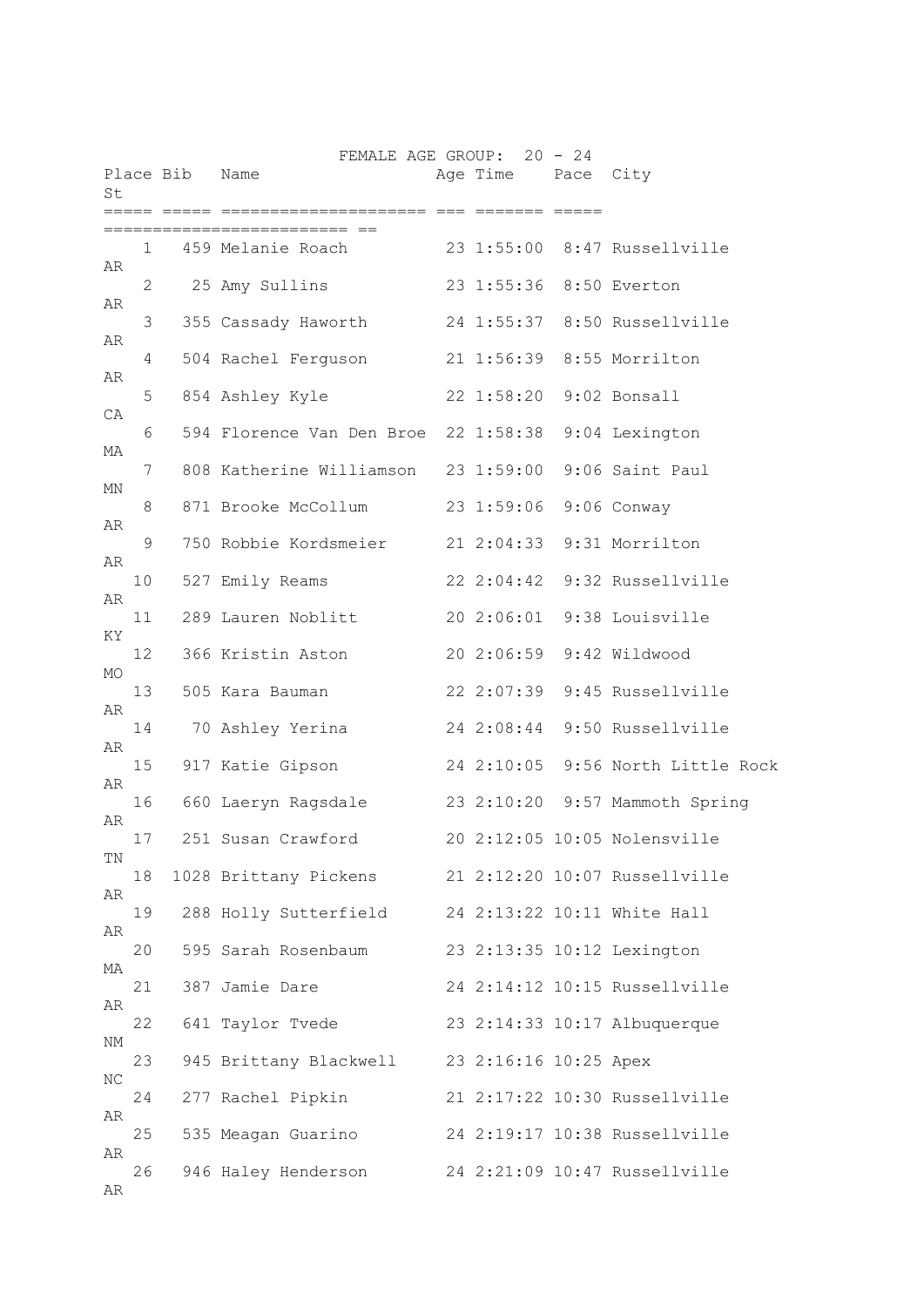| AR | 27 | 782 Caitlin Trickett | 21 2:22:24 10:53 Conway |                               |
|----|----|----------------------|-------------------------|-------------------------------|
|    | 28 | 190 Cora Housley     | 24 2:23:42 10:59 Dover  |                               |
| AR | 29 | 804 Alexa O'Connell  |                         | 22 2:23:56 11:00 Fairfield    |
| CT | 30 | 27 Marie Williams    | 24 2:28:16 11:20 Dover  |                               |
| AR | 31 | 507 Kristen Rose     | 20 2:29:16 11:24 Hoover |                               |
| AL | 32 | 290 Laci Genry       | 20 2:29:18 11:24 Helena |                               |
| AL | 33 | 596 Casey Mutters    |                         | 20 2:29:57 11:27 Van Buren    |
| AR | 34 | 593 Jean Linton      |                         | 21 2:30:17 11:29 Manassas     |
| VA | 35 | 592 Taylor Carpenter |                         | 21 2:32:19 11:38 Hot Springs  |
| AR | 36 | 600 Bree Smith       | 21 2:32:19 11:38 Hardy  |                               |
| AR | 37 | 286 Kaitlyn Williams |                         | 23 2:34:32 11:48 Clarksville  |
| AR | 38 | 491 Molly Duncan     |                         | 20 2:40:43 12:17 Gallatin     |
| ΤN | 39 | 222 Fany Cano        |                         | 24 2:41:21 12:19 Russellville |
| AR | 40 | 575 Alexis Peddy     |                         | 20 2:41:30 12:20 Rock Hill    |
| SC | 41 | 576 Elise Williams   | 20 2:41:30 12:20 Conway |                               |
| AR | 42 | 652 Andrea Brownlee  |                         | 21 2:43:31 12:29 Russellville |
| AR | 43 | 768 Madison Boone    | 22 2:46:17 12:42 Tulsa  |                               |
| ΟK | 44 | 868 Alyssa Shaw      |                         | 20 2:49:25 12:56 Russellville |
| AR | 45 | 183 Danielle Stewart |                         | 21 2:53:19 13:14 Russellville |
| AR | 46 | 676 Laura Brown      |                         | 21 2:56:06 13:27 Russellville |
| AR | 47 | 543 Lesley Walley    |                         | 23 2:59:00 13:40 White Hall   |
| AR | 48 | 959 Jessica Weatherl | 22 3:05:51 14:12 Dover  |                               |
| AR | 49 | 199 Sarah Sisney     |                         | 21 3:10:51 14:35 Delaware     |
| AR | 50 | 918 Terra Pieper     |                         | 24 3:17:47 15:06 Henderson    |
| AR | 51 | 301 Raven Cruz       | 24 3:19:33 15:14 Conway |                               |
| AR | 52 | 367 Taylor Brown     |                         | 23 3:20:15 15:18 Russellville |
| AR | 53 | 64 Kara Johnson      |                         | 24 3:20:16 15:18 Russellville |
| AR | 54 | 424 Amanda Thompson  |                         | 24 3:24:21 15:36 White Hall   |
| AR | 55 | 33 Jennifer Frost    |                         | 23 3:42:14 16:58 Russellville |
| AR | 56 | 654 Kayla Fletcher   |                         | 23 4:01:40 18:27 Dardanelle   |
| AR |    |                      |                         |                               |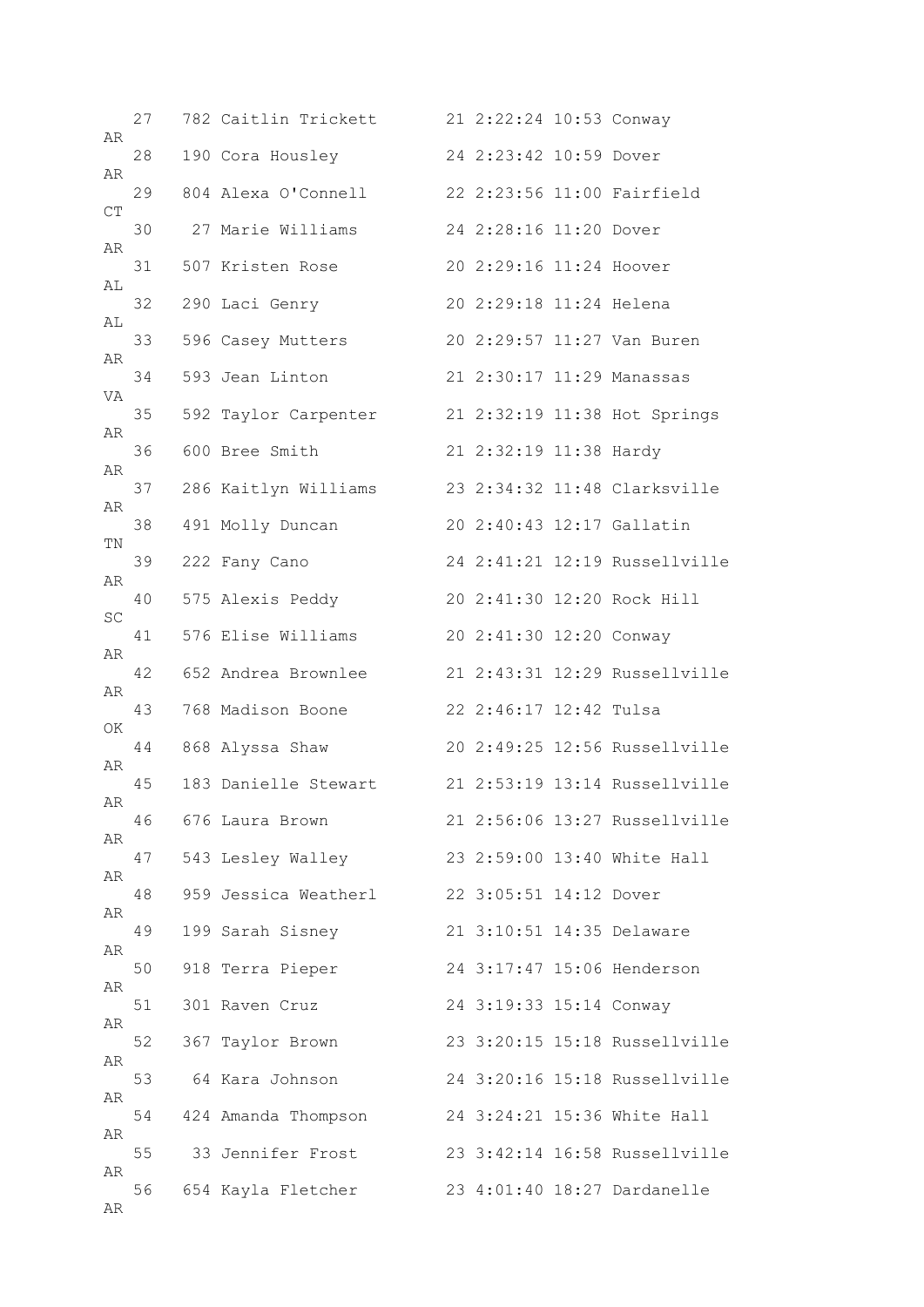57 302 Renee' Cruz 23 4:03:42 18:37 Conway AR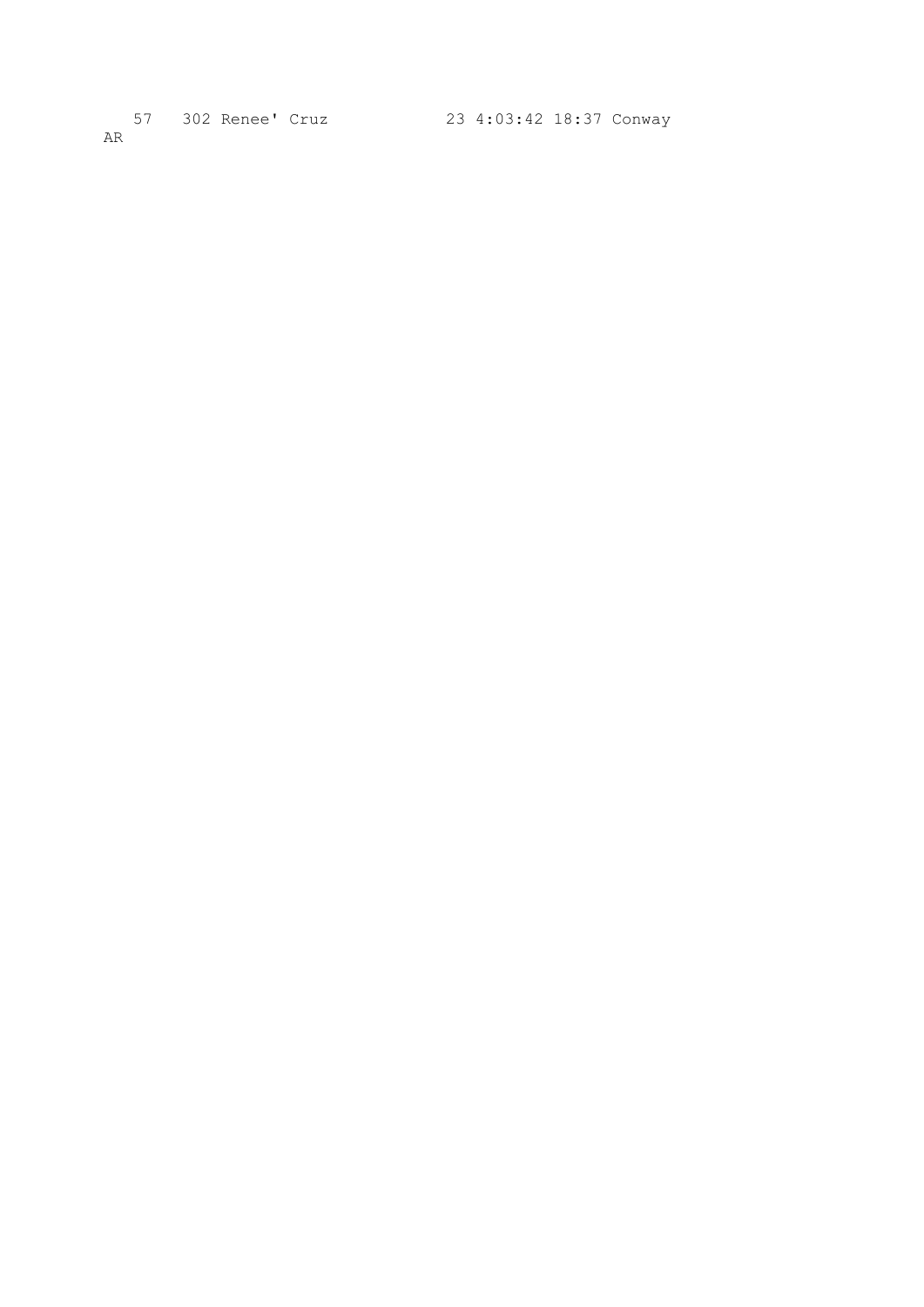| St       |              | Place Bib Name |                                                |             | FEMALE AGE GROUP: 25 - 29<br>Age Time Pace City |                                   |
|----------|--------------|----------------|------------------------------------------------|-------------|-------------------------------------------------|-----------------------------------|
|          |              |                |                                                | ======= === |                                                 |                                   |
|          | $\mathbf{1}$ |                | 859 Laura Treat                                |             |                                                 | 29 1:38:50 7:33 Pottsville        |
| AR       | 2            |                | 74 Malorie Berry                               |             |                                                 | 27 1:38:54 7:33 Russellville      |
| AR       | 3            |                | 742 Jessica Cummings                           |             |                                                 | 26 1:42:10 7:48 Fort Smith        |
| AR       | 4            |                | 347 Kayla Waldrup 27 1:51:19 8:30 Russellville |             |                                                 |                                   |
| AR       | 5            |                | 409 Heidi Person                               |             |                                                 | 29 1:57:07 8:57 Russellville      |
| AR       | 6            |                | 855 Kimberly Lancaster 29 1:58:45 9:04 Corinth |             |                                                 |                                   |
| МS       |              |                |                                                |             |                                                 |                                   |
| OK.      | 7            |                | 627 Cristy Baumgardner 27 1:58:48 9:05 Altus   |             |                                                 |                                   |
| AR       | 8            |                | 776 Laura Wetzel                               |             |                                                 | 27 2:02:26 9:21 Russellville      |
| LA       | 9            |                | 826 Jessica Pullin                             |             | 28 2:02:36 9:22 Ruston                          |                                   |
|          | 10           |                | 745 Erin Pittman                               |             |                                                 | 29 2:03:32 9:26 Greenbrier        |
| AR       | 11           |                | 18 Brooke Myrick                               |             |                                                 | 29 2:03:42 9:27 Russellville      |
| AR       | 12           |                | 325 Pamela Morrow                              |             |                                                 | 29 2:03:54 9:28 North Little Rock |
| AR       | 13           |                | 1023 Lindsay Long                              |             |                                                 | 29 2:05:37 9:36 Fayetteville      |
| AR       | 14           |                | 735 Tara Joyner                                |             |                                                 | 29 2:06:44 9:41 Fort Smith        |
| AR       | 15           |                | 865 Nikki Graybill                             |             |                                                 | 28 2:07:13 9:43 Russellville      |
| AR       | 16           |                | 96 Claire Glover                               |             |                                                 | 28 2:08:20 9:48 Bella Vista       |
| AR       | 17           |                | 574 Ragan Muncy                                |             |                                                 | 25 2:10:16 9:57 North Little Rock |
| AR       | 18           |                | 706 Emily Lukas                                |             | 27 2:10:46 9:59 Paris                           |                                   |
| AR       | 19           |                | 664 Jena Hudson                                |             | 29 2:11:25 10:02 Jasper                         |                                   |
| AR       | 20           |                | 962 Sarah McPhate                              |             |                                                 | 27 2:11:30 10:03 Van Buren        |
| AR       |              |                |                                                |             |                                                 |                                   |
| AR       | 21           |                | 758 Amanda Miller                              |             |                                                 | 27 2:12:57 10:09 Russellville     |
| AR       | 22           |                | 935 Monique Forehand                           |             |                                                 | 28 2:13:20 10:11 Fort Smith       |
| AR       | 23           |                | 539 Savannah Sage                              |             | 26 2:14:24 10:16 Dover                          |                                   |
|          | 24           |                | 11 Rachel Collie                               |             |                                                 | 29 2:15:55 10:23 Russellville     |
| AR       | 25           |                | 1022 Amanda Laudell                            |             | 27 2:16:43 10:27 London                         |                                   |
| AR<br>AR | 26           |                | 326 Brooke Chandler                            |             |                                                 | 28 2:17:50 10:32 Pottsville       |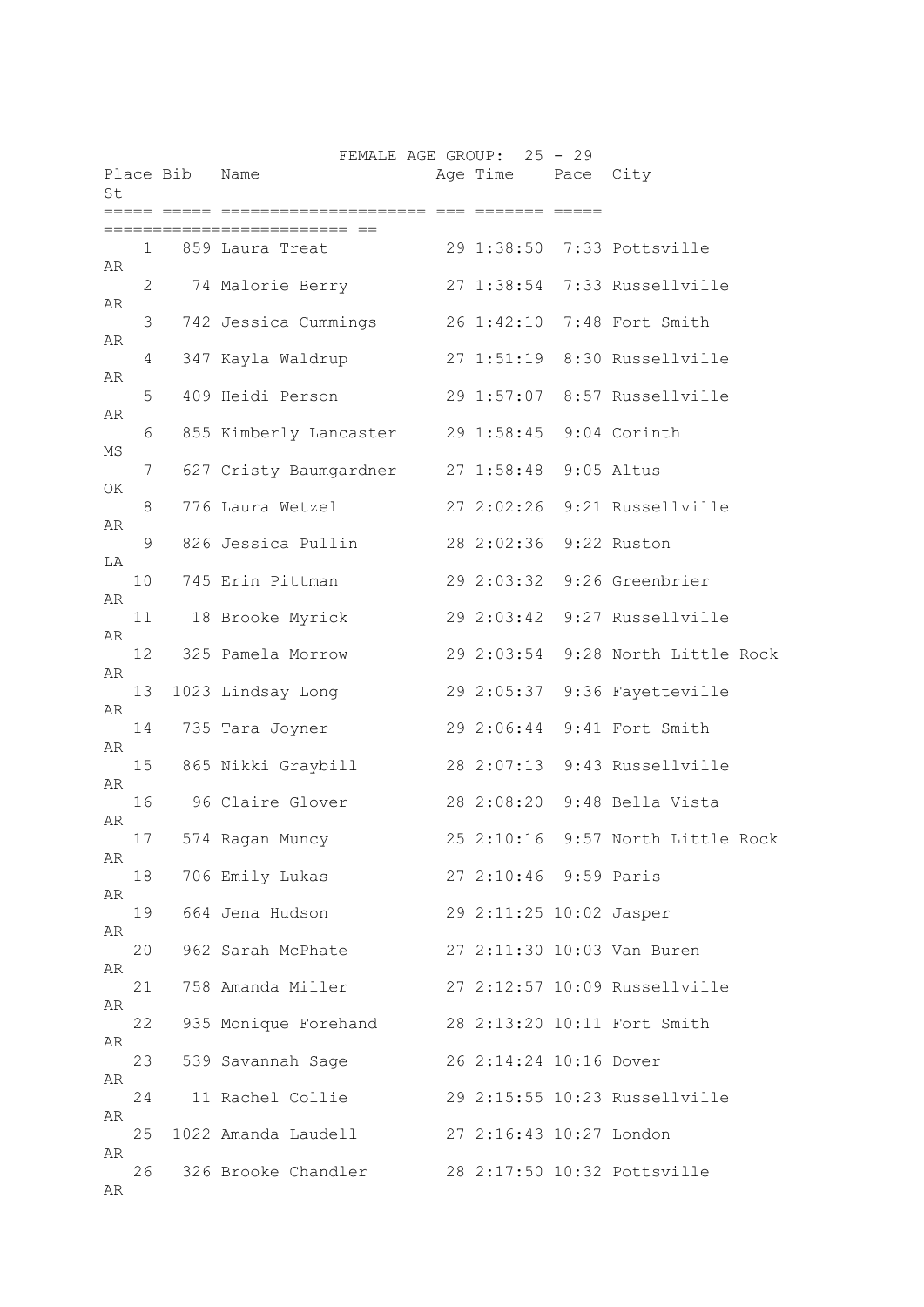| AR | 27 | 279 Brittany Dodge     | 27 2:17:57 10:32 Lamar  |                               |
|----|----|------------------------|-------------------------|-------------------------------|
|    | 28 | 393 Jade Davis         |                         | 28 2:18:35 10:35 New Blaine   |
| AR | 29 | 524 Rebekah Walker     |                         | 26 2:19:22 10:39 Plumerville  |
| AR | 30 | 650 Rebekah Stuck      |                         | 25 2:19:28 10:39 McAlester    |
| ΟK | 31 | 236 Brooke Fletcher    |                         | 26 2:20:17 10:43 Russellville |
| AR | 32 | 238 Sarah Davis        |                         | 28 2:23:44 10:59 Dardanelle   |
| AR | 33 | 37 Katherine Williams  | 25 2:24:08 11:01 Dover  |                               |
| AR | 34 | 1041 Emily Wesley      |                         | 26 2:29:11 11:24 Pottsviile   |
| AR | 35 | 552 Keri Cox           |                         | 27 2:29:43 11:26 Russellville |
| AR | 36 | 196 Karee Davis        | 26 2:33:29 11:43 Lamar  |                               |
| AR | 37 | 131 Shirley Carr       |                         | 25 2:36:12 11:56 Russellville |
| AR | 38 | 1002 Tara Begoon       | 25 2:36:22 11:57 Benton |                               |
| AR | 39 | 687 Justina Buck       |                         | 29 2:36:30 11:57 Russellville |
| AR | 40 | 546 Sarah Shamsie      | 29 2:37:20 12:01 Dover  |                               |
| AR | 41 | 925 Stephanie Maricle  |                         | 26 2:38:32 12:07 Little Rock  |
| AR | 42 | 955 Kim Liley          |                         | 26 2:38:43 12:07 Morrilton    |
| AR | 43 | 961 Jade Martinez      | 25 2:41:10 12:19 Ozark  |                               |
| AR | 44 | 309 Deanna Shaver      |                         | 29 2:43:02 12:27 Greenbrier   |
| AR | 45 | 317 Courtney Mullen    |                         | 28 2:44:21 12:33 Russellville |
| AR | 46 | 38 Tasha Murders       |                         | 29 2:46:02 12:41 Russellville |
| AR | 47 | 435 Tiffany Henry      |                         | 29 2:46:48 12:44 Russellville |
| AR | 48 | 158 Carolyn Hottinger  |                         | 28 2:49:13 12:55 Russellville |
| AR | 49 | 712 Randa Williams     |                         | 29 2:51:57 13:08 Mayflower    |
| AR | 50 | 407 Shelia Croft       |                         | 28 2:52:28 13:10 Scranton     |
| AR | 51 | 307 Bridget Wheatley   |                         | 26 2:52:59 13:13 Russellville |
| AR | 52 | 468 Kristen Weatherall |                         | 27 2:54:38 13:20 Dardanelle   |
| AR | 53 | 976 Robyn Templeton    |                         | 28 2:55:20 13:24 Fort Smith   |
| AR | 54 | 368 Kristi Olson       |                         | 28 2:58:19 13:37 Russellville |
| AR | 55 | 102 Kristin Motley     | 28 3:03:54 14:03 Omaha  |                               |
| AR | 56 | 168 Megan Toland       |                         | 29 3:04:37 14:06 Pottsville   |
| AR |    |                        |                         |                               |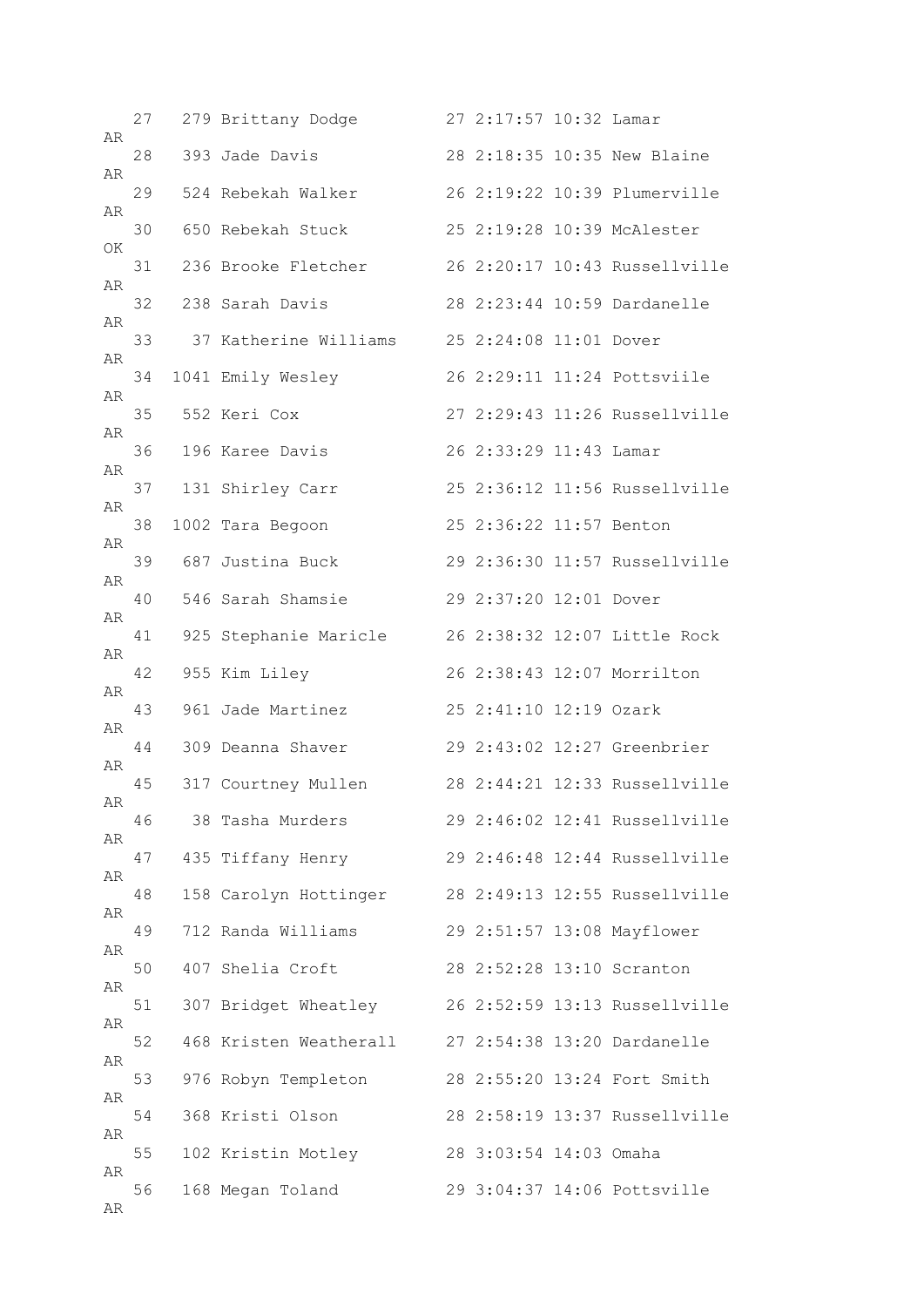|          | 57 | 913 Hayley Thomas    | 27 3:05:58 14:12 Conway |                               |
|----------|----|----------------------|-------------------------|-------------------------------|
| AR       | 58 | 433 Stephanie Parish |                         | 25 3:11:34 14:38 Russellville |
| AR<br>AR | 59 | 884 Erica Fitzhugh   |                         | 29 3:15:34 14:56 Little Rock  |
| AR       | 60 | 312 Cara Knight      |                         | 29 3:16:37 15:01 Danville     |
| AR       | 61 | 910 Chelsea Thompson |                         | 26 3:17:43 15:06 Fort Smith   |
| AR       | 62 | 71 Megan Gibbs       |                         | 27 3:20:13 15:18 Russellville |
| AR       | 63 | 314 Sarah Canady     | 29 3:34:21 16:22 London |                               |
| AR       | 64 | 345 Elizabeth Gately |                         | 28 3:34:28 16:23 Fort Smith   |
| AR       | 65 | 145 Ashley Givens    |                         | 28 3:34:28 16:23 Fayetteville |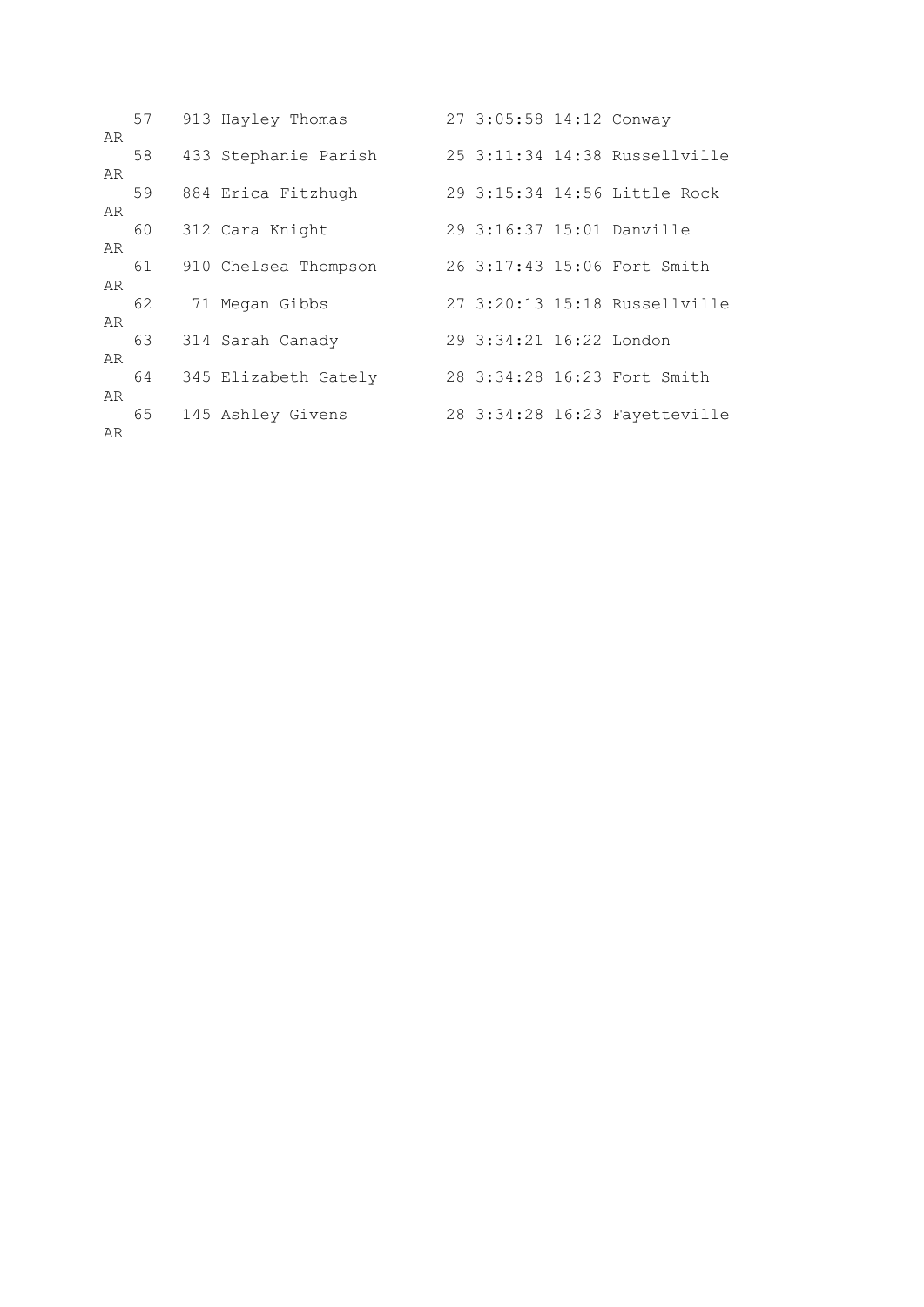| St |                 | Place Bib | Name                                                     | FEMALE AGE GROUP: 30 - 34<br>Age Time Pace City |                              |
|----|-----------------|-----------|----------------------------------------------------------|-------------------------------------------------|------------------------------|
|    |                 |           |                                                          |                                                 |                              |
| AR | $\mathbf{1}$    |           | 282 Holly Walker 32 1:47:32 8:13 El Dorado               |                                                 |                              |
|    | $\mathbf{2}$    |           | 281 Amy Maloch                                           |                                                 | 33 1:47:32 8:13 Russellville |
| AR | 3               |           | 936 Natalie Burk                                         |                                                 | 32 1:50:03 8:24 Russellville |
| AR | 4               |           | 125 Amy Smith                                            |                                                 | 31 1:52:10 8:34 Russellville |
| AR | 5               |           | 434 Christy Owens 31 1:52:13 8:34 Dover                  |                                                 |                              |
| AR | 6               |           | 844 Stephanie Avaritt 31 1:53:08 8:39 Hot Springs        |                                                 |                              |
| AR | 7               |           | 803 Brandi Williams 32 1:56:05 8:52 Morrilton            |                                                 |                              |
| AR | 8               |           | 825 Lindsay Brown 34 1:56:14 8:53 Conway                 |                                                 |                              |
| AR | 9               |           | 870 Kate Breen                                           | 32 1:56:15 8:53 Conway                          |                              |
| AR | 10              |           | 20 Deidre Luker                                          |                                                 | 30 1:56:24 8:54 Russellville |
| AR |                 |           | 11 271 Melissa Moudy 31 1:56:31 8:54 Russellville        |                                                 |                              |
| AR | 12 <sup>°</sup> |           | 966 Courtney Masters 31 1:58:48 9:05 Cabot               |                                                 |                              |
| AR | 13              |           | 898 Shannon Trickey 32 1:59:18 9:07 North Little Rock    |                                                 |                              |
| AR | 14              |           | 682 Cara Duren                                           | 33 1:59:32 9:08 Conway                          |                              |
| AR |                 |           |                                                          |                                                 |                              |
| AR | 15              |           | 128 Mackenzie Trofholz 33 1:59:34 9:08 Rogers            |                                                 |                              |
| AR | 16              |           | 322 Whitney Bovine                                       |                                                 | 31 1:59:46 9:09 Russellville |
| AR | 17              |           | 989 Lidya Canady                                         | 31 2:00:11                                      | 9:11 Conway                  |
| AR |                 |           | 18 796 Alice Alexander 33 2:01:09 9:15 North Little Rock |                                                 |                              |
| AR | 19              |           | 683 Grace Smith                                          | 30 2:01:22 9:16 Conway                          |                              |
| AR | 20              |           | 783 Melissa Ruffin 31 2:02:03 9:19 Dewitt                |                                                 |                              |
| AR | 21              |           | 232 Elisha Moeller 34 2:02:09 9:20 Vilonia               |                                                 |                              |
|    |                 |           | 22 21 Elizabeth Beagle 34 2:05:22 9:35 London            |                                                 |                              |
| AR | 23              |           | 639 Suzanne Hirst 34 2:05:43 9:36 Altus                  |                                                 |                              |
| OK | 24              |           | 413 Alicia Fuentes 30 2:06:08 9:38 Rogers                |                                                 |                              |
| AR | 25              |           | 530 Kristen Kordsmeier 32 2:08:19 9:48 Conway            |                                                 |                              |
| AR | 26              |           | 1001 Katie Baker                                         |                                                 | 30 2:09:22 9:53 Russellville |
| AR |                 |           |                                                          |                                                 |                              |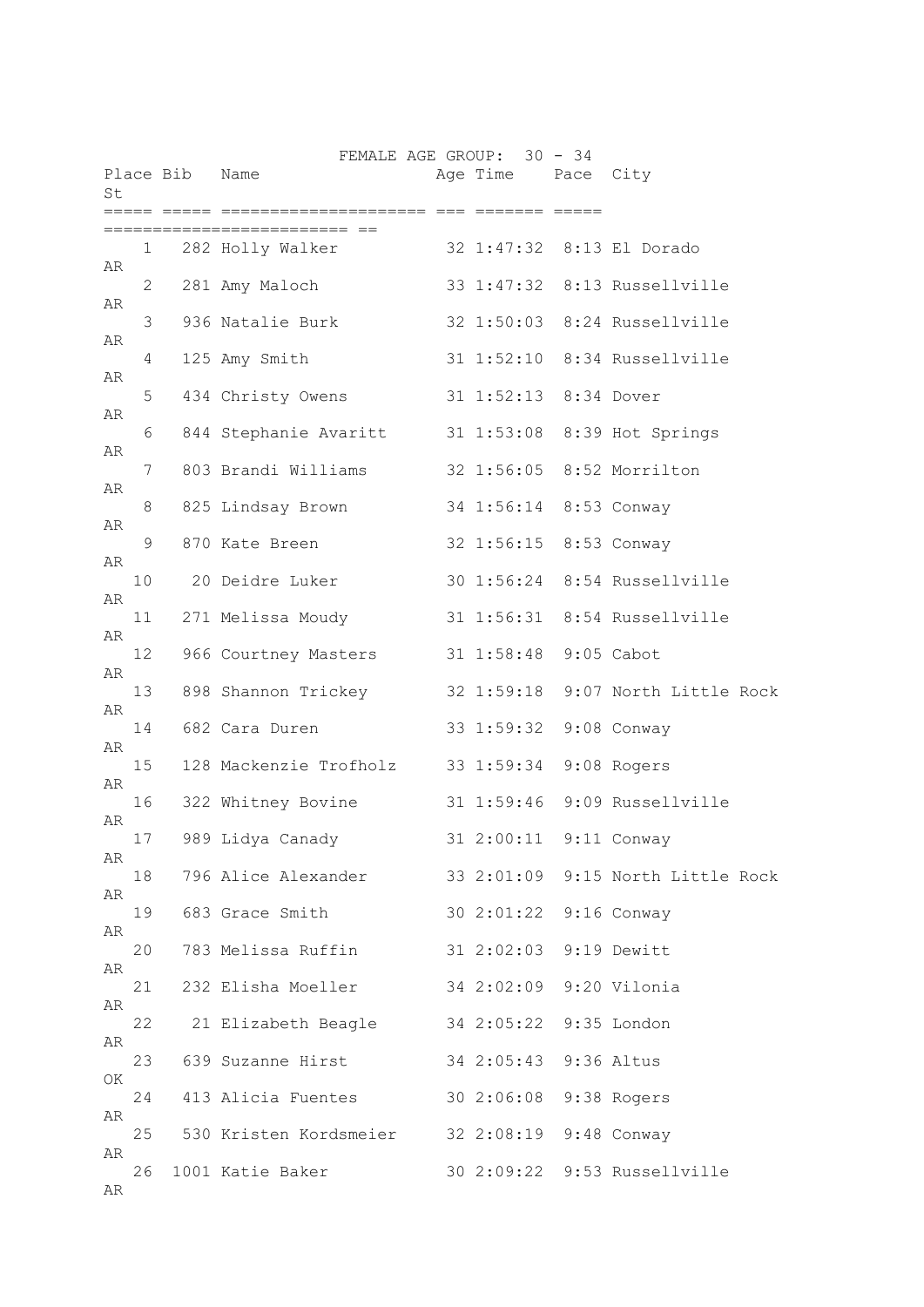| AR | 27 | 941 Bethany George      |                          | 33 2:09:23 9:53 Russellville  |
|----|----|-------------------------|--------------------------|-------------------------------|
|    | 28 | 185 Melanie Johnson     | 32 2:10:00               | 9:56 Russellville             |
| AR | 29 | 210 Amy White           |                          | 33 2:10:00 9:56 Russellville  |
| AR | 30 | 126 Day Burns           |                          | 33 2:10:22 9:58 Russellville  |
| AR | 31 | 821 Lisa Smith          |                          | 30 2:10:52 10:00 Ft. Worth    |
| TХ | 32 | 633 Lindsay Baehr       |                          | 31 2:12:22 10:07 Little Rock  |
| AR | 33 | 896 Julie Hathcock      | 34 2:12:40 10:08 Malvern |                               |
| AR | 34 | 657 Leah Brand-Burks    | 30 2:12:48 10:09 Conway  |                               |
| AR | 35 | 494 Leslie Zimmerman    |                          | 33 2:12:54 10:09 Morrilton    |
| AR | 36 | 441 Carla McClaren      |                          | 32 2:13:08 10:10 Hattieville  |
| AR | 37 | 436 Sara Dalton         |                          | 33 2:13:27 10:12 Russellville |
| AR | 38 | 708 Lori Kirtley        |                          | 30 2:14:17 10:16 Russellville |
| AR | 39 | 235 Julie Bahbaz        |                          | 32 2:14:28 10:16 Maumelle     |
| AR | 40 | 695 Melody Dixon        | 33 2:14:38 10:17 Aaaa    |                               |
| AR | 41 | 644 Leslie Cates        |                          | 32 2:14:45 10:18 Cleveland    |
| AR | 42 | 68 Kelsey Lawlis        |                          | 31 2:14:46 10:18 Russellvile  |
| AR | 43 | 711 Chastity Massengale |                          | 30 2:17:50 10:32 Russellville |
| AR | 44 | 927 Ashley Kirby        | 30 2:18:03 10:33 Memphis |                               |
| ΤN | 45 | 406 Victoria Kremers    |                          | 33 2:19:15 10:38 Clarksville  |
| AR | 46 | 856 Megon Oliver        |                          | 32 2:19:34 10:40 Russellville |
| AR | 47 | 964 Stephanie Duffield  |                          | 30 2:20:17 10:43 Russellville |
| AR | 48 | 734 Tara Farris         |                          | 31 2:23:17 10:57 Little Rock  |
| AR | 49 | 429 Brooke Taylor       |                          | 31 2:25:00 11:05 Russellville |
| AR | 50 | 578 Lindsay Spivey      |                          | 32 2:26:18 11:11 Little Rock  |
| AR | 51 | 137 Dana Daniel         | 33 2:27:10 11:15 Rogers  |                               |
| AR | 52 | 795 Amy Coates          |                          | 32 2:27:53 11:18 Mabelvale    |
| AR | 53 | 1012 Susan Golbski      |                          | 32 2:28:15 11:19 Fayetteville |
| AR | 54 | 352 Natalie Hill        |                          | 30 2:28:54 11:22 Russellville |
| AR | 55 | 689 Melia Robertson     |                          | 30 2:28:55 11:22 Russellville |
| AR | 56 | 723 Brandy Mitchell     | 33 2:29:35 11:26 London  |                               |
| AR |    |                         |                          |                               |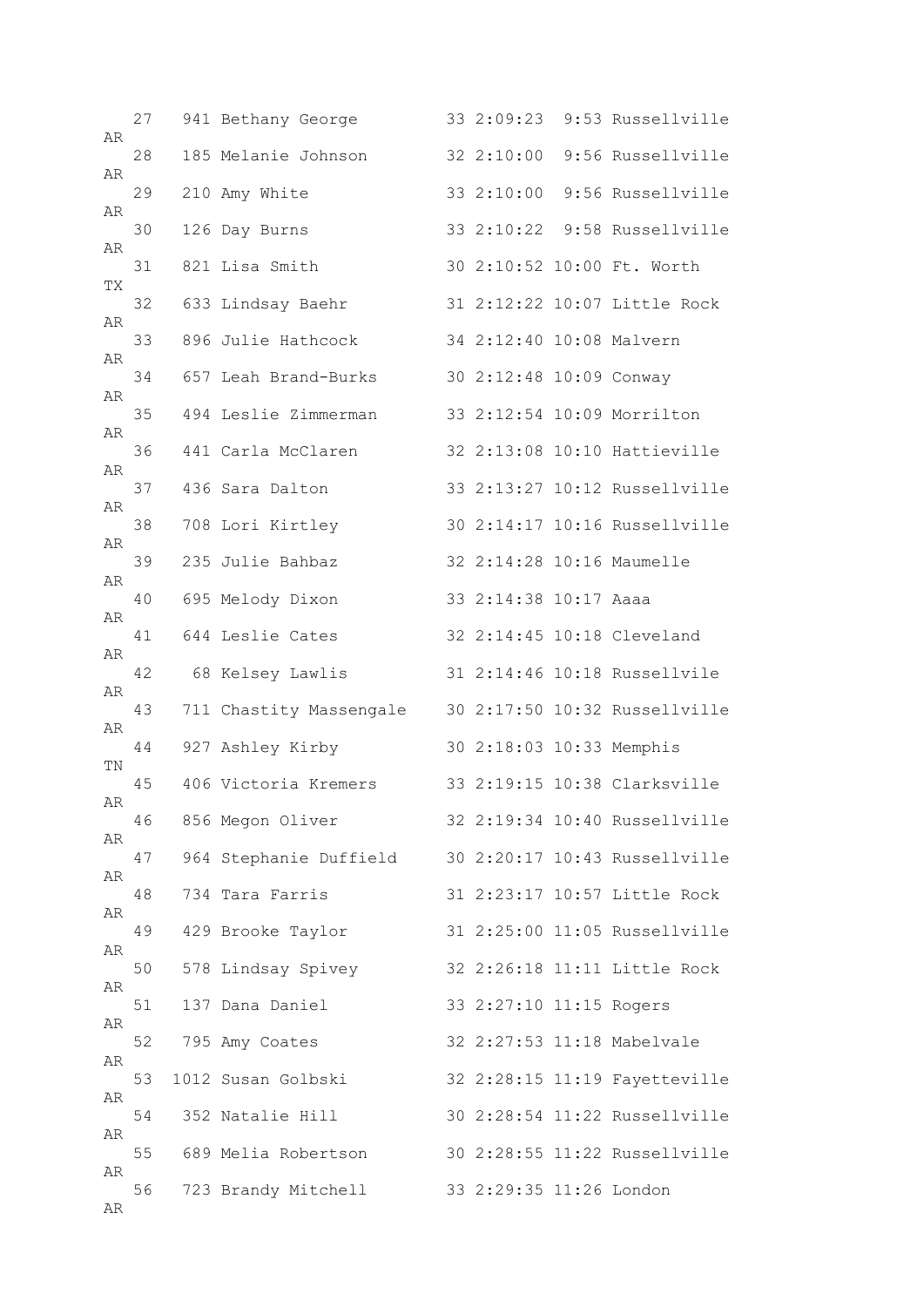| AR | 57 | 338 Jessica Jackson                              |                         | 31 2:29:39 11:26 Russellville   |
|----|----|--------------------------------------------------|-------------------------|---------------------------------|
|    | 58 | 24 Ashley Weaver                                 |                         | 34 2:31:25 11:34 Dardanelle     |
| AR | 59 | 15 Shannon Bradley                               |                         | 30 2:31:58 11:36 Clarksville    |
| AR | 60 | 496 Becki Kerns                                  |                         | 32 2:32:22 11:38 Dardanelle     |
| AR | 61 | 718 Sarah Branch                                 |                         | 33 2:32:26 11:39 Bentonville    |
| AR | 62 | 81 Beth Whitlow                                  |                         | 30 2:32:43 11:40 Russellville   |
| AR | 63 | 346 Cheryl Seay                                  |                         | 34 2:33:34 11:44 Dardanelle     |
| AR | 64 | 373 Monica Larru                                 |                         | 31 2:34:30 11:48 Russellville   |
| AR | 65 | 111 Jessie Hogan                                 |                         | 32 2:36:12 11:56 Russellville   |
| AR | 66 | 928 Megan Altheuser                              |                         | 30 2:36:57 11:59 Russellville   |
| AR | 67 | 49 Jennifer Fuller                               |                         | 32 2:37:30 12:02 Russellville   |
| AR | 68 | 506 Kelly Schmidt                                | 34 2:37:45 12:03 Alma   |                                 |
| AR | 69 | 613 Leslie Brixey                                |                         | 31 2:38:43 12:07 Morrilton      |
| AR | 70 | 912 Kayla Bailey                                 |                         | 34 2:39:27 12:11 Siloam Springs |
| AR | 71 | 72 Carmen Sherman                                |                         | 30 2:40:35 12:16 Russellville   |
| AR | 72 | 241 Rebecca Bramlett                             |                         | 31 2:40:48 12:17 Russellville   |
| AR | 73 | 904 Mandi Koch                                   |                         | 30 2:40:57 12:18 Greenwood      |
| AR | 74 | 465 Sonya Green                                  | 34 2:42:05 12:23 Little |                                 |
| AR | 75 | 805 Rachel Bullock                               |                         | 31 2:42:09 12:23 Russellville   |
| AR | 76 | 217 Blaze Crow                                   | 33 2:42:39 12:25 Atkins |                                 |
| AR | 77 | 837 Mary Autumn Cribb                            |                         | 34 2:42:58 12:27 Hot Springs    |
| AR | 78 | 416 Heather Meeker                               |                         | 34 2:44:18 12:33 Russellville   |
| AR | 79 | 992 Tameika Reed                                 | 30 2:44:30 12:34 Conway |                                 |
| AR | 80 | 460 Leah Lowe                                    | 33 2:46:09 12:41 Conway |                                 |
| AR | 81 | 58 Brandie Griffin                               |                         | 31 2:46:39 12:44 Russellville   |
| AR | 82 | 716 Shayne Manning                               |                         | 33 2:48:45 12:53 Russellville   |
| AR | 83 | 726 Ashley Peters                                |                         | 30 2:50:43 13:02 Russellville   |
| AR | 84 | 336 Ashley Young                                 |                         | 33 2:51:10 13:04 Dardanelle     |
| AR | 85 | 120 Jaime Keys                                   |                         | 34 2:52:04 13:09 Russellville   |
| AR | 86 | 949 Melissa Montgomery 32 2:54:27 13:19 Sherwood |                         |                                 |
| AR |    |                                                  |                         |                                 |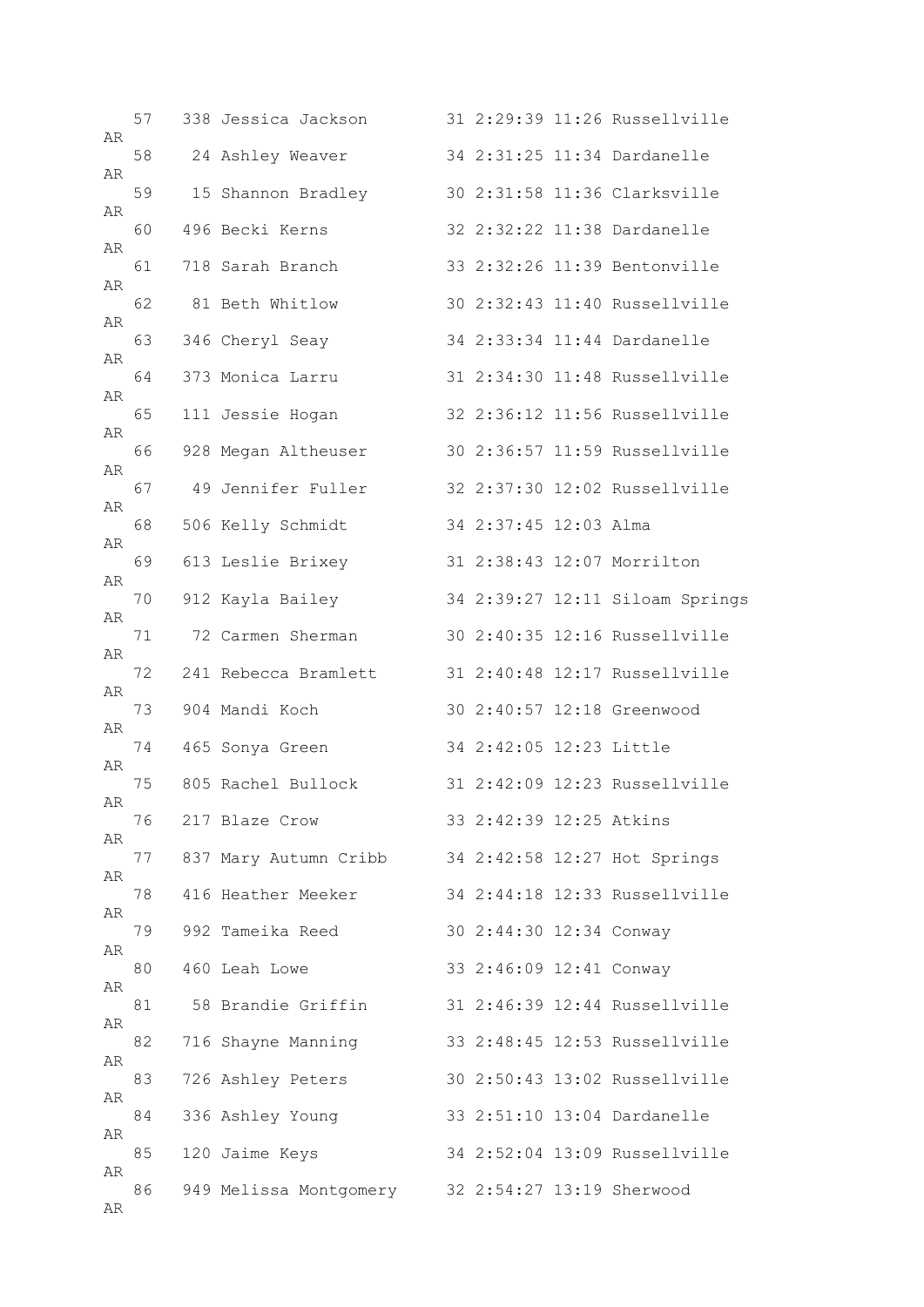| AR       | 87  | 902 Brandy McCollum   | 32 2:58:47 13:39 Conway  |                               |
|----------|-----|-----------------------|--------------------------|-------------------------------|
|          | 88  | 988 Jayme Butts-Hall  |                          | 32 2:59:28 13:42 Alexander    |
| AR       | 89  | 763 Brandi Rogers     | 30 3:00:12 13:46 Benton  |                               |
| AR       | 90  | 762 Brenda Stephenson |                          | 31 3:01:41 13:53 Russellville |
| AR       | 91  | 252 Mandi Milholland  | 34 3:02:06 13:54 Atkins  |                               |
| AR       | 92  | 242 Britney Warren    |                          | 30 3:04:38 14:06 Dardanelle   |
| AR       | 93  | 147 Valerie Lydon     |                          | 33 3:04:49 14:07 Russellville |
| AR       | 94  | 806 Priscilla Rowland | 33 3:06:34 14:15 Sims    |                               |
| AR       | 95  | 212 Julie McGaha      |                          | 33 3:13:46 14:48 Russellville |
| AR       | 96  | 993 Mindy Simonson    |                          | 32 3:14:16 14:50 Little Rock  |
| AR       | 97  | 582 Tiffany Knox      | 31 3:17:22 15:04 London  |                               |
| AR       | 98  | 453 Nicole Baker      |                          | 30 3:18:25 15:09 Russellville |
| AR       | 99  | 665 Leigha Jones      | 32 3:29:05 15:58 Benton  |                               |
| AR       | 100 | 475 Amber Poole       |                          | 32 3:29:54 16:02 Fort Smith   |
| AR       | 101 | 339 Katie Drake       | 34 3:30:50 16:06 Dover   |                               |
| AR       | 102 | 915 Stacy Toddy       | 33 3:30:59 16:07 Trumann |                               |
| AR       | 103 | 118 Katie Rose        |                          | 32 3:41:41 16:56 Russellville |
| AR       | 104 | 514 Amanda Delphia    |                          | 34 4:18:39 19:45 Chesapeake   |
| VA<br>AR | 105 | 66 Heather Tucker     |                          | 33 4:18:39 19:45 Russellville |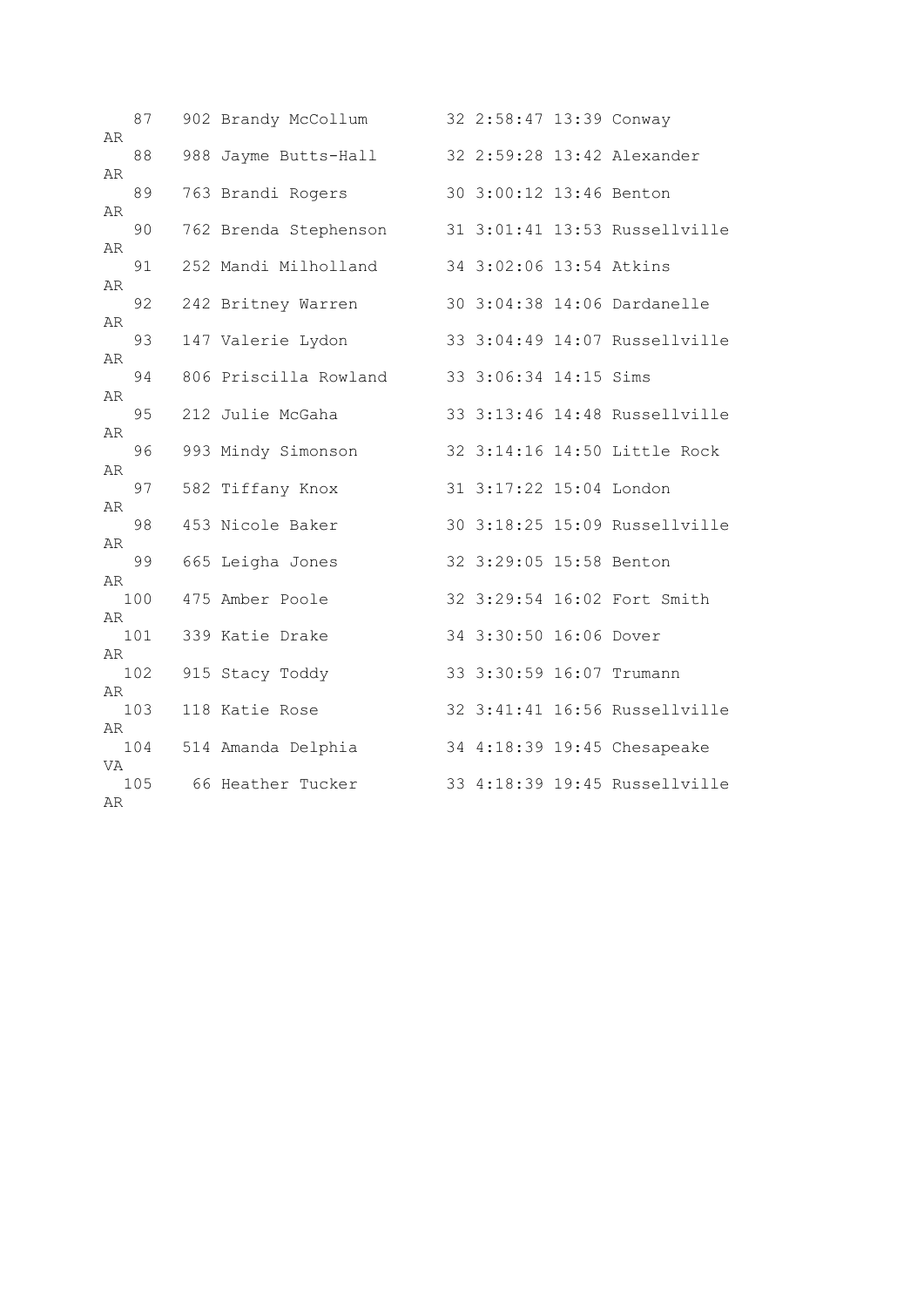| St       |    | Place Bib | Name                                              | FEMALE AGE GROUP: 35 - 39 | Age Time Pace City    |             |                              |
|----------|----|-----------|---------------------------------------------------|---------------------------|-----------------------|-------------|------------------------------|
|          |    |           |                                                   |                           |                       | ===== ===== |                              |
|          | 1  |           | 779 Kristi Babb                                   |                           |                       |             | 36 1:43:05 7:53 Russellville |
| AR       | 2  |           | 791 Pamela Belton                                 |                           | 39 1:44:58 8:01 Cabot |             |                              |
| AR       | 3  |           | 715 Kim Walter                                    |                           | 39 1:45:58            |             | 8:06 Dardanelle              |
| AR       | 4  |           | 899 Shannon Foster                                |                           |                       |             | 35 1:47:54 8:15 Conway       |
| AR       | 5  |           | 813 Michelle Greer                                |                           |                       |             | 39 1:47:56 8:15 Conway       |
| AR       | 6  |           | 73 Amy Rust                                       |                           |                       |             | 38 1:52:02 8:34 Pottsville   |
| AR       | 7  |           | 427 Kelly Thessing                                |                           |                       |             | 38 1:52:50 8:37 Russellville |
| AR       | 8  |           | 257 Sharla Ashcraft                               |                           |                       |             | 39 1:54:14 8:44 Conway       |
| AR       | 9  |           | 80 Melissa Bradford                               |                           |                       |             | 35 1:56:41 8:55 Russellville |
| AR       | 10 |           | 76 Amanda Wrubel                                  |                           |                       |             | 38 1:56:55 8:56 Atlanta      |
| GA       | 11 |           | 220 Jessica Stock                                 |                           |                       |             | 35 1:56:57 8:56 London       |
| AR       | 12 |           | 414 Hillary Moreland                              |                           | 35 1:58:54            |             | 9:05 Dover                   |
| AR       | 13 |           | 838 Jessica Carr                                  |                           |                       |             | 37 2:00:27 9:12 Hot Springs  |
| AR       | 14 |           | 452 Leslie Hesselbein                             |                           | 39 2:02:55            |             | 9:23 Dover                   |
| AR       | 15 |           | 272 Amanda Castillo                               |                           |                       |             | 35 2:03:39 9:27 Conway       |
| AR       | 16 |           | 169 Kelli Remy                                    |                           |                       |             | 35 2:05:49 9:37 Fort Smith   |
| AR       | 17 |           | 874 Shari Ulery                                   |                           | 38 2:06:41            |             | 9:41 Conway                  |
| AR       | 18 |           | 866 Lori Bowen                                    |                           |                       |             | 38 2:06:45 9:41 Hot Springs  |
| AR       | 19 |           | 589 Sherri Primm                                  |                           |                       |             | 37 2:07:04 9:42 Springdale   |
| AR       | 20 |           | 835 Lara Beard                                    |                           |                       |             | 35 2:07:37 9:45 Little Rock  |
| AR       | 21 |           | 553 Lori Leavell                                  |                           |                       |             | 35 2:08:33 9:49 Conway       |
| AR       | 22 |           | 852 Carrie Ann Rohrscheib 38 2:08:35 9:49 Memphis |                           |                       |             |                              |
| ΤN       | 23 |           | 479 Crystal Wagner 35 2:08:45 9:50 Dover          |                           |                       |             |                              |
| AR       | 24 |           | 533 Kelli Ransom                                  |                           | 39 2:09:07 9:52 Cabot |             |                              |
| AR       | 25 |           | 969 Danita Dooly                                  |                           |                       |             | 37 2:09:24 9:53 Little Rock  |
| AR<br>AR | 26 |           | 743 Sheila Urena                                  |                           |                       |             | 36 2:09:44 9:55 Little Rock  |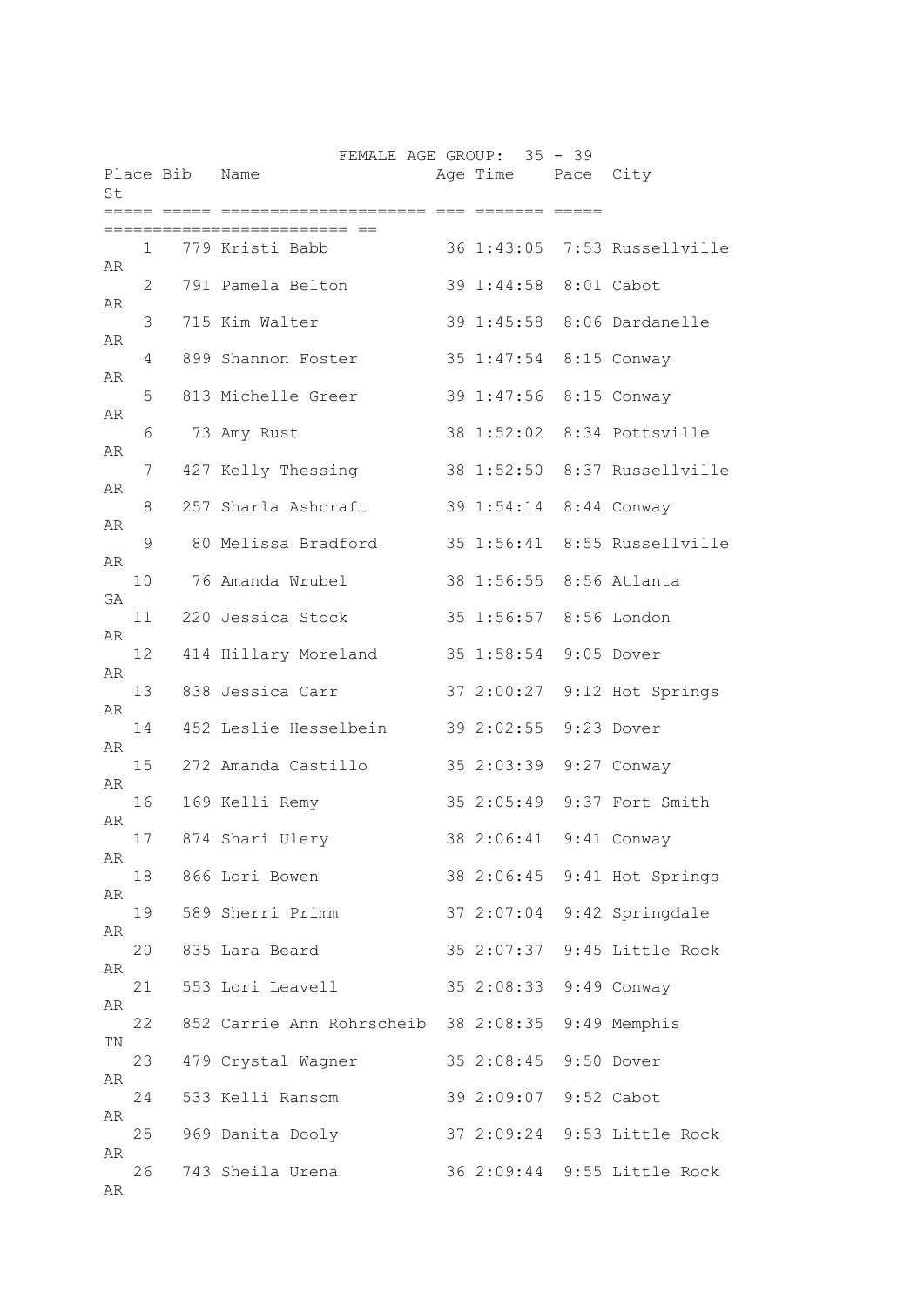| AR | 27 | 46 Elisabeth MacPeek  |                          | 35 2:10:22 9:58 Russellville  |
|----|----|-----------------------|--------------------------|-------------------------------|
|    | 28 | 213 Angie Ellington   |                          | 38 2:10:29 9:58 Pottsville    |
| AR | 29 | 412 Regina Prince     | 35 2:10:29 9:58 Dover    |                               |
| AR | 30 | 3 Bunny Furr-Rye      |                          | 37 2:10:51 10:00 Russellville |
| AR | 31 | 551 Heather Bull      |                          | 35 2:11:39 10:03 Mulberry     |
| AR | 32 | 266 Cindy Koeth       |                          | 39 2:11:47 10:04 Greenwood    |
| AR | 33 | 584 Cortney Sexton    |                          | 36 2:12:54 10:09 Maumelle     |
| AR | 34 | 95 Bethany Taff       | 35 2:13:11 10:10 Vilonia |                               |
| AR | 35 | 119 Sarah Cullen      |                          | 36 2:13:16 10:11 Maumelle     |
| AR | 36 | 832 Christina James   |                          | 38 2:13:19 10:11 Bentonville  |
| AR | 37 | 814 Marla Watson      | 37 2:13:28 10:12 Vilonia |                               |
| AR | 38 | 329 Jessica Rohlman   |                          | 35 2:13:30 10:12 Morrilton    |
| AR | 39 | 581 Kristy Hogan      |                          | 37 2:14:59 10:19 Morrilton    |
| AR | 40 | 686 Tracy Johnston    | 35 2:15:08 10:19 London  |                               |
| AR | 41 | 523 Amy Goddard       | 38 2:15:31 10:21 Ward    |                               |
| AR | 42 | 836 Sarah Millard     |                          | 37 2:15:37 10:22 Dardanelle   |
| AR | 43 | 483 Whitney Adkins    |                          | 35 2:15:48 10:22 Russellville |
| AR | 44 | 651 Danya Johnson     |                          | 36 2:16:36 10:26 Russellville |
| AR | 45 | 98 Brooklyn Pyburn    |                          | 38 2:16:49 10:27 Sherwood     |
| AR | 46 | 830 Carrie Whitfield  |                          | 38 2:17:17 10:29 Bentonville  |
| AR | 47 | 112 Heather Johnston  |                          | 39 2:18:29 10:35 Clarksville  |
| AR | 48 | 361 Cherie Flowers    | 36 2:18:53 10:37 Conway  |                               |
| AR | 49 | 827 Emily Schroeder   |                          | 38 2:19:22 10:39 Batesville   |
| AR | 50 | 208 Andrea Nicholson  |                          | 36 2:19:23 10:39 Russellville |
| AR | 51 | 547 Sherry Rogers     | 39 2:20:30 10:44 Wynne   |                               |
| AR | 52 | 170 Rhonda Masters    | 37 2:20:55 10:46 Dover   |                               |
| AR | 53 | 310 Vanessa Hollowell |                          | 38 2:23:23 10:57 Clarksville  |
| AR | 54 | 141 Jamie Daniel      | 39 2:23:53 10:59 Rogers  |                               |
| AR | 55 | 97 Melissa Feltner    |                          | 39 2:24:12 11:01 Russellville |
| AR | 56 | 256 Lavestia Meek     |                          | 38 2:25:27 11:07 Russellville |
| AR |    |                       |                          |                               |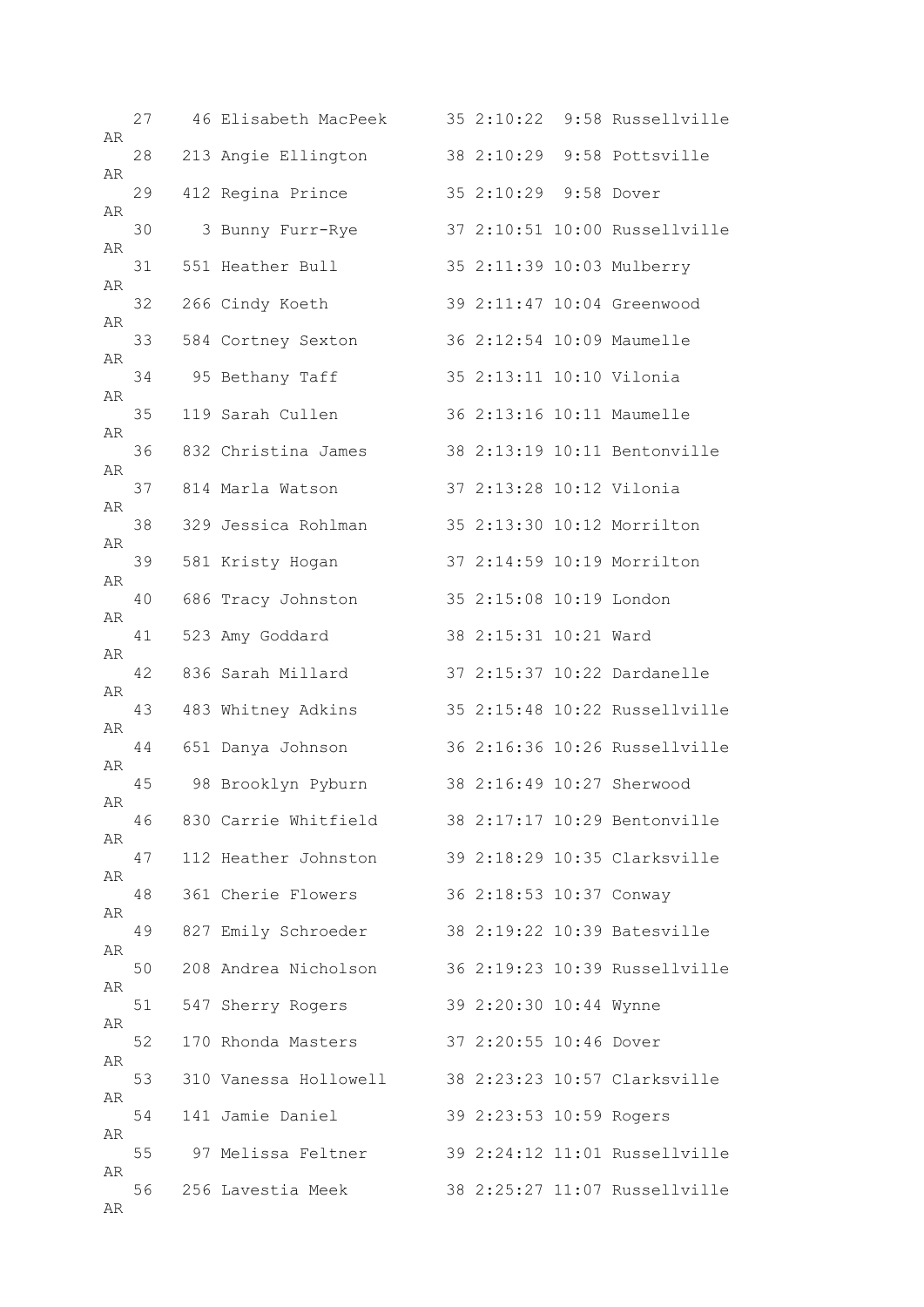| AR | 57 | 476 Cassie Patrom     | 38 2:26:49 11:13 Conway  |                               |
|----|----|-----------------------|--------------------------|-------------------------------|
|    | 58 | 263 Bridgette Work    |                          | 36 2:27:31 11:16 Russellville |
| AR | 59 | 121 Stephanie Link    | 37 2:27:51 11:18 Rogers  |                               |
| AR | 60 | 328 Janene Dawson     |                          | 39 2:28:42 11:21 Russellville |
| AR | 61 | 221 Erin Heinzen      |                          | 35 2:29:44 11:26 Russellville |
| AR | 62 | 417 Jennifer Saxton   |                          | 36 2:30:39 11:30 Russellville |
| AR | 63 | 744 Amber Casey       |                          | 36 2:30:40 11:31 Russellville |
| AR | 64 | 1026 Melissa Minard   | 36 2:31:43 11:35 Austin  |                               |
| AR | 65 | 401 Laura Christensen |                          | 39 2:31:54 11:36 Pottsville   |
| AR | 66 | 818 Kelley Roach      |                          | 39 2:31:54 11:36 Russellville |
| AR | 67 | 1035 Charlotte Smith  | 35 2:31:59 11:37 Conway  |                               |
| AR | 68 | 753 Amy Tarpley       | 37 2:32:25 11:39 Dover   |                               |
| AR | 69 | 675 Shannon Smithson  | 37 2:32:59 11:41 Austin  |                               |
| AR | 70 | 704 Farah Leder       | 37 2:33:25 11:43 Austin  |                               |
| AR | 71 | 647 Cherelle Goretti  | 37 2:35:22 11:52 Frisco  |                               |
| TХ | 72 | 276 Michelle Rohlman  |                          | 39 2:36:26 11:57 Little Rock  |
| AR | 73 | 960 Shannon Baty      |                          | 39 2:36:49 11:59 Van Buren    |
| AR | 74 | 480 Jamie Abbott      | 36 2:38:27 12:06 London  |                               |
| AR | 75 | 144 Jennifer Stanley  | 36 2:39:38 12:12 Conway  |                               |
| AR | 76 | 1005 Deanna Copeland  |                          | 36 2:40:00 12:13 Fort Smith   |
| AR | 77 | 730 Julie Peters      |                          | 39 2:41:40 12:21 Russellville |
| AR | 78 | 1042 Kim Tucker       | 35 2:42:07 12:23 Cordova |                               |
| ΤN | 79 | 411 Kara Drown        |                          | 39 2:43:45 12:30 Russellville |
| AR | 80 | 296 Mary Randolph     |                          | 37 2:44:53 12:36 Russellville |
| AR | 81 | 398 Molly Jones       | 36 2:45:58 12:41 Conway  |                               |
| AR | 82 | 202 Kari Powers       |                          | 38 2:48:54 12:54 Russellville |
| AR | 83 | 1018 Sara Alderson    |                          | 38 2:49:31 12:57 Fayetteville |
| AR | 84 | 437 Sarah Keating     |                          | 37 2:54:21 13:19 Russellville |
| AR | 85 | 306 Mandy Prince      | 39 2:54:59 13:22 Conway  |                               |
| AR | 86 | 965 Dawn James        |                          | 36 2:57:15 13:32 Little Rock  |
| AR |    |                       |                          |                               |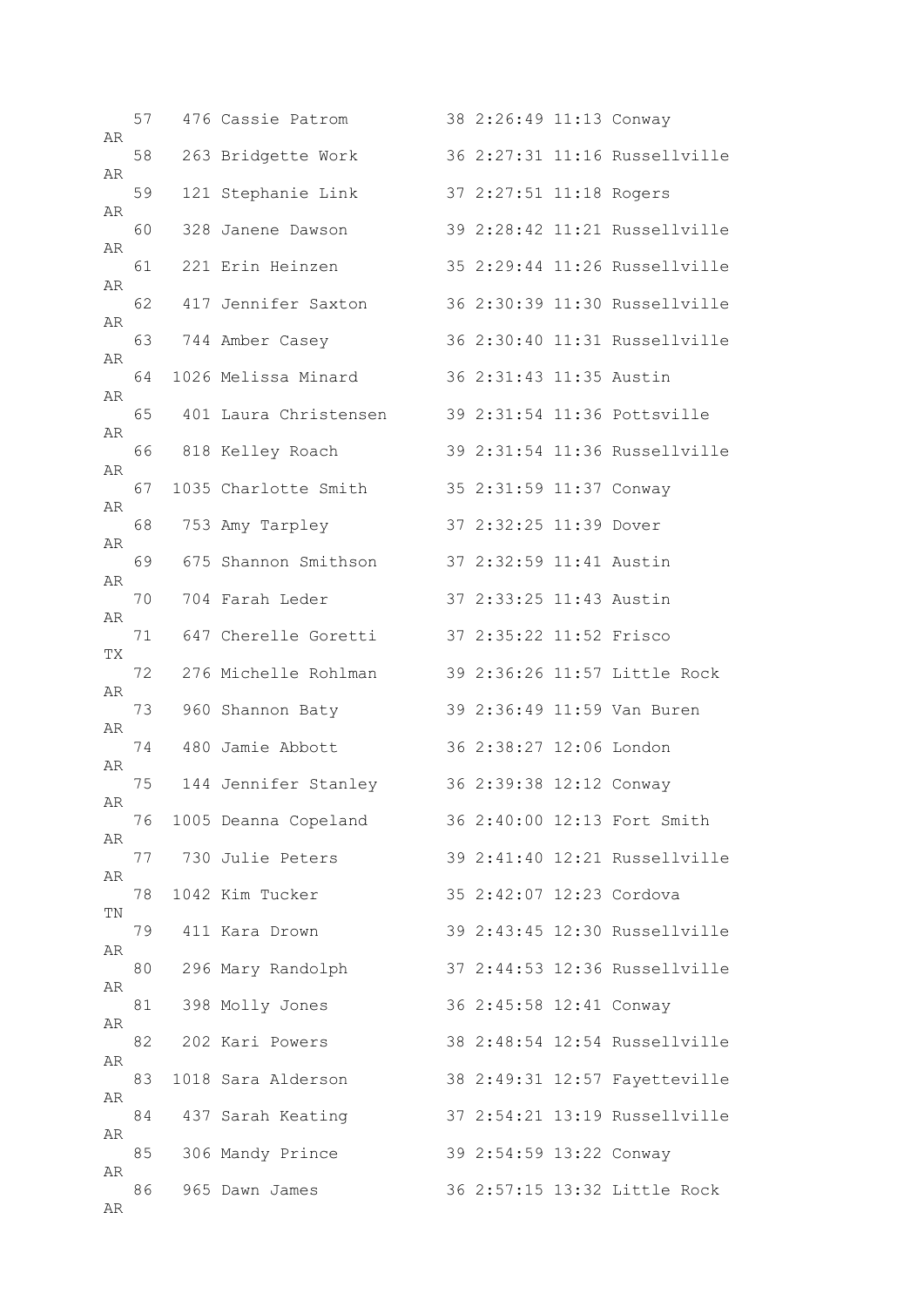| OK       | 87 | 363 Nicole Hendricks  |                          | 37 2:57:51 13:35 Stillwater   |
|----------|----|-----------------------|--------------------------|-------------------------------|
|          | 88 | 784 Tricia Decker     | 38 2:58:55 13:40 Conway  |                               |
| AR       | 89 | 155 Alison Ahlert     |                          | 38 3:00:33 13:47 Russellyille |
| AR       | 90 | 564 Ashley Hobby      |                          | 38 3:01:38 13:52 Russellville |
| AR       |    |                       |                          |                               |
| AR       | 91 | 590 Maranda Allen     | 36 3:05:31 14:10 Humnoke |                               |
| AR       | 92 | 846 Kyla Warnick      | 38 3:07:12 14:18 Atkins  |                               |
|          | 93 | 1 Allison Rhoades     |                          | 35 3:10:53 14:35 Delaware     |
| AR       | 94 | 714 Tabatha Payne     |                          | 38 3:13:45 14:48 Russellville |
| AR<br>AR | 95 | 720 Autumn Keele      |                          | 36 3:13:46 14:48 Russellville |
|          | 96 | 510 Marcy Wells       |                          | 39 3:15:55 14:58 Greenbrier   |
| AR       | 97 | 157 Aimee Moody       |                          | 35 3:30:50 16:06 Russellville |
| AR       | 98 | 79 Robin Lambert      |                          | 35 3:32:02 16:12 Russellville |
| AR       | 99 | 833 Lisa Foshee       | 35 3:35:05 16:26 Dover   |                               |
| AR<br>AR |    | 100 396 Michelle Ford | 39 3:40:03 16:48 Conway  |                               |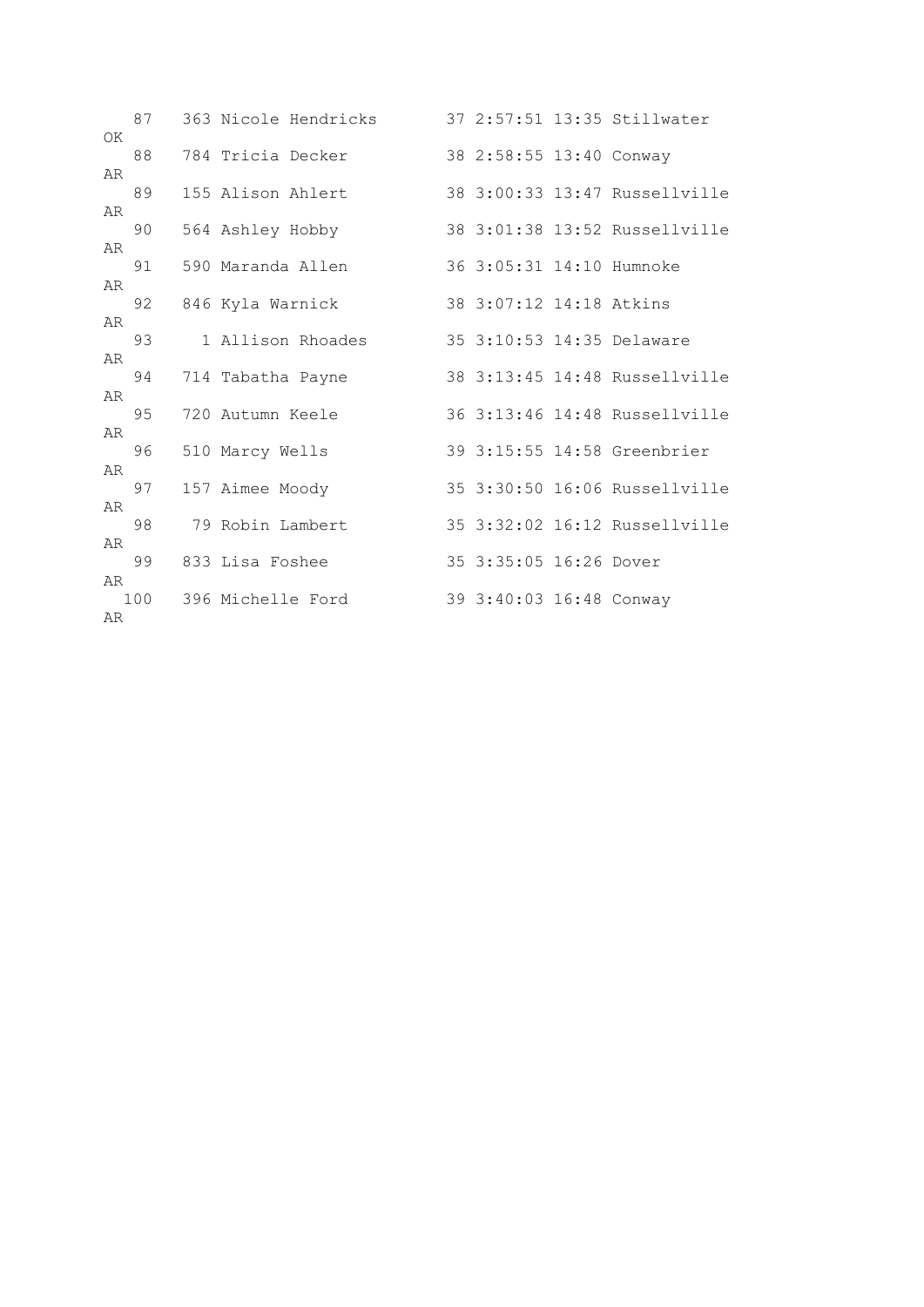| St       |                 | Place Bib Name | FEMALE AGE GROUP: 40 - 44                               |  | Age Time Pace City    |                              |
|----------|-----------------|----------------|---------------------------------------------------------|--|-----------------------|------------------------------|
|          |                 |                | =============                                           |  |                       |                              |
| AR       |                 |                | 1 958 Chanda Heinen 41 1:55:20 8:49 Conway              |  |                       |                              |
|          | 2               |                | 727 Montye Crawford 43 1:57:58 9:01 Bentonville         |  |                       |                              |
| AR<br>AR | 3               |                | 106 Elizabeth Hart 44 1:59:31 9:08 Conway               |  |                       |                              |
|          | 4               |                | 134 Stacy Carter 44 1:59:44 9:09 Russellville           |  |                       |                              |
| AR       | 5               |                | 659 Becky Turnbough 42 2:00:47 9:14 Mammoth Spring      |  |                       |                              |
| AR       | 6               |                | 254 Missy Hubbard 40 2:01:21 9:16 Russellville          |  |                       |                              |
| AR       |                 |                |                                                         |  |                       |                              |
| AR       | 7               |                | 717 Tammy Gentry 40 2:01:22 9:16 Delaware               |  |                       |                              |
|          | 8               |                | 809 Kandis Vanravensway 44 2:01:44 9:18 Waldron         |  |                       |                              |
| AR       | 9               |                | 568 Cindy Langley 42 2:02:00 9:19 Benton                |  |                       |                              |
| AR       | 10              |                | 143 Shannon Thomas                                      |  |                       | 43 2:02:29 9:21 Delaware     |
| AR       |                 |                |                                                         |  |                       |                              |
| AR       | 11              |                | 386 Elizabeth Bunch                                     |  |                       | 40 2:03:57 9:28 Sherwood     |
|          | 12 <sup>°</sup> |                | 701 Stacy King                                          |  | 44 2:04:23 9:30 Alma  |                              |
| AR       | 13              |                | 845 Tiffani Long (2:04:39 9:31 Fayetteville             |  |                       |                              |
| AR       | 14              |                | 721 C Chastain                                          |  | 42 2:04:50 9:32 Paris |                              |
| AR       | 15              |                | 77 Renee Olson                                          |  |                       | 42 2:04:53 9:32 Russellville |
| AR       | 16              |                | 227 Jackie Stone                                        |  |                       | 41 2:05:33 9:36 Conway       |
| AR       |                 |                |                                                         |  |                       | 44 2:05:56 9:37 Russellville |
| AR       | 17              |                | 478 Susie McNeely                                       |  |                       |                              |
| AR       | 18              |                | 298 Molly Pilkington 41 2:07:12 9:43 Russellville       |  |                       |                              |
|          | 19              |                | 1032 Heather Rainbolt 42 2:08:06 9:47 North Little Rcok |  |                       |                              |
| AR       | 20              |                | 625 Dawn Jones                                          |  |                       | 41 2:08:18 9:48 Fort Smith   |
| AR       | 21              |                | 457 Michelle Taylor 44 2:08:20 9:48 Harrison            |  |                       |                              |
| AR       |                 |                |                                                         |  |                       |                              |
| AR       | 22              |                | 746 Kris McGee                                          |  |                       | 43 2:09:05 9:52 Plumerville  |
|          | 23              |                | 295 Stacy Myers                                         |  |                       | 40 2:09:35 9:54 Dardanelle   |
| AR       | 24              |                | 365 Russanne Revis 43 2:10:02 9:56 Benton               |  |                       |                              |
| AR       | 25              |                | 970 Monica Taylor                                       |  |                       | 43 2:10:11 9:57 Little Rock  |
| AR       |                 |                |                                                         |  |                       |                              |
| AR       | 26              |                | 353 Cary Wills                                          |  |                       | 43 2:10:28 9:58 Russellville |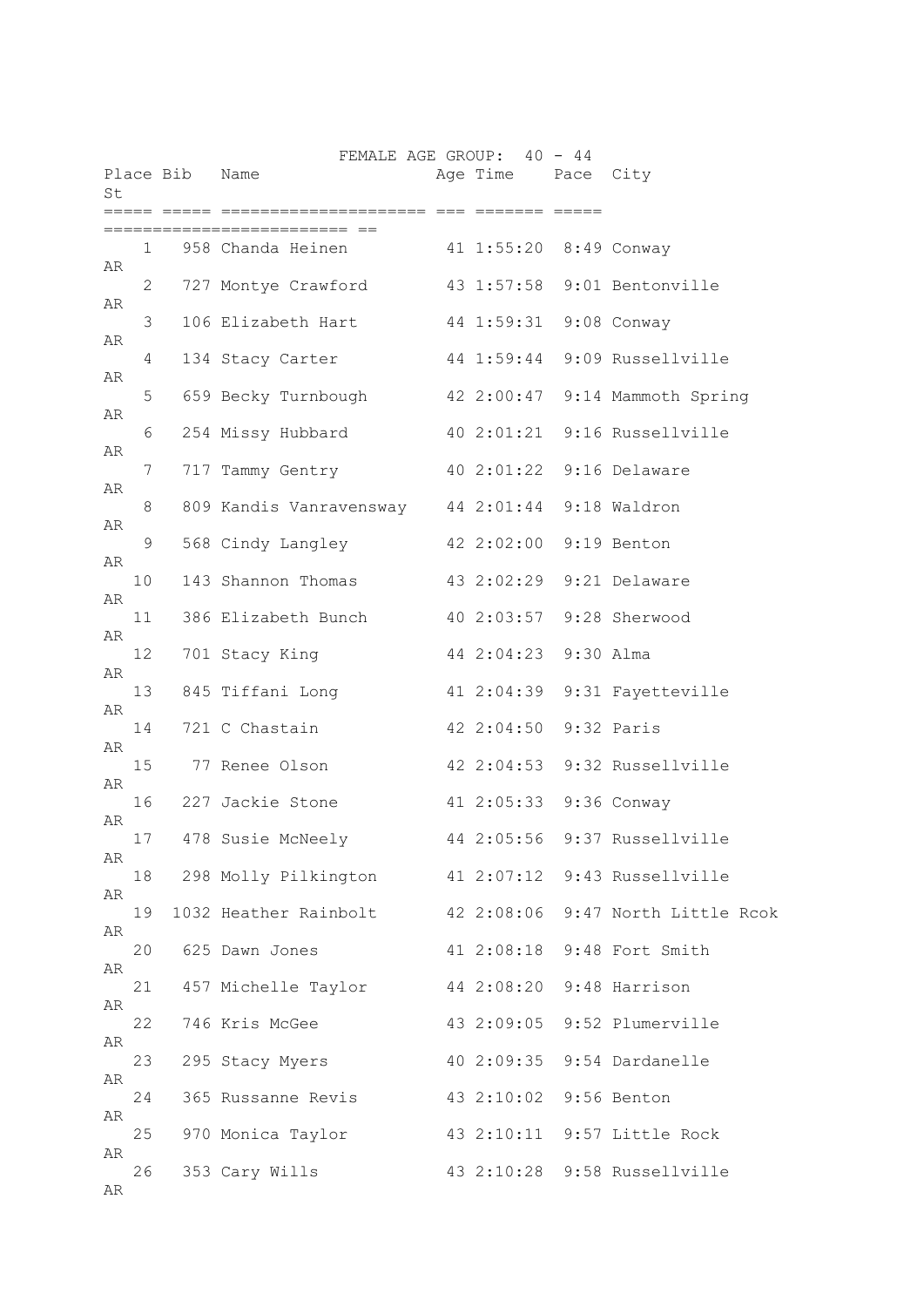| AR | 27 | 841 Sandra Alvey     | 41 2:10:45 9:59 Ola      |                               |
|----|----|----------------------|--------------------------|-------------------------------|
|    | 28 | 751 Monica Baxter    |                          | 41 2:11:08 10:01 Dardanelle   |
| AR | 29 | 100 Christi Martin   |                          | 43 2:11:43 10:04 Harrison     |
| AR | 30 | 585 Kristy Walters   |                          | 41 2:12:53 10:09 Maumelle     |
| AR | 31 | 179 Kelli Brown      |                          | 40 2:12:53 10:09 Russellville |
| AR | 32 | 545 Jennifer Britt   | 40 2:13:04 10:10 Austin  |                               |
| AR | 33 | 99 Sheri Shilling    |                          | 44 2:13:58 10:14 Alexander    |
| AR | 34 | 299 Monica Bryson    |                          | 40 2:14:30 10:16 Dardanelle   |
| AR | 35 | 645 Julie Armstrong  | 40 2:14:35 10:17 Ozark   |                               |
| AR | 36 | 108 Heather Gadberry |                          | 42 2:16:23 10:25 Plumerville  |
| AR | 37 | 385 Cindy Looney     |                          | 42 2:16:23 10:25 Hattieville  |
| AR | 38 | 1034 Lori Silver     | 41 2:17:18 10:29 Wynne   |                               |
| AR | 39 | 894 Shelley Sosebee  |                          | 40 2:18:30 10:35 Clarksville  |
| AR | 40 | 135 Karen Buckner    | 43 2:19:24 10:39 Vilonia |                               |
| AR | 41 | 740 Jean Block       |                          | 40 2:21:51 10:50 Little Rock  |
| AR | 42 | 233 Tracy Dunn       |                          | 42 2:23:01 10:56 Russellville |
| AR | 43 | 61 Kim Head          |                          | 43 2:24:07 11:01 Russellville |
| AR | 44 | 13 Heidi Gray        |                          | 44 2:25:09 11:05 Russellville |
| AR | 45 | 458 Jennifer Carter  | 41 2:25:14 11:06 Paris   |                               |
| AR | 46 | 101 Melissa Hilson   | 41 2:25:28 11:07 Benton  |                               |
| AR | 47 | 129 Connie Myers     | 42 2:28:04 11:19 Dover   |                               |
| AR | 48 | 623 Rose Green       | 44 2:28:25 11:20 Paris   |                               |
| AR | 49 | 149 Wendy Davis      |                          | 40 2:29:32 11:25 Dardanelle   |
| AR | 50 | 713 Terry Annis      |                          | 44 2:30:36 11:30 Russellville |
| AR | 51 | 777 Lisa Stuart      | 42 2:31:18 11:33 Benton  |                               |
| AR | 52 | 801 Stacy Reynolds   | 44 2:32:19 11:38 Benton  |                               |
| AR | 53 | 920 Sandra Messick   | 42 2:32:27 11:39 Benton  |                               |
| AR | 54 | 200 Dena Gray        |                          | 42 2:32:48 11:40 Russellville |
| AR | 55 | 231 Tiffany Jones    |                          | 42 2:32:53 11:41 Scotland     |
| AR | 56 | 130 Dessie Dacus     |                          | 40 2:33:58 11:46 Dardanelle   |
| AR |    |                      |                          |                               |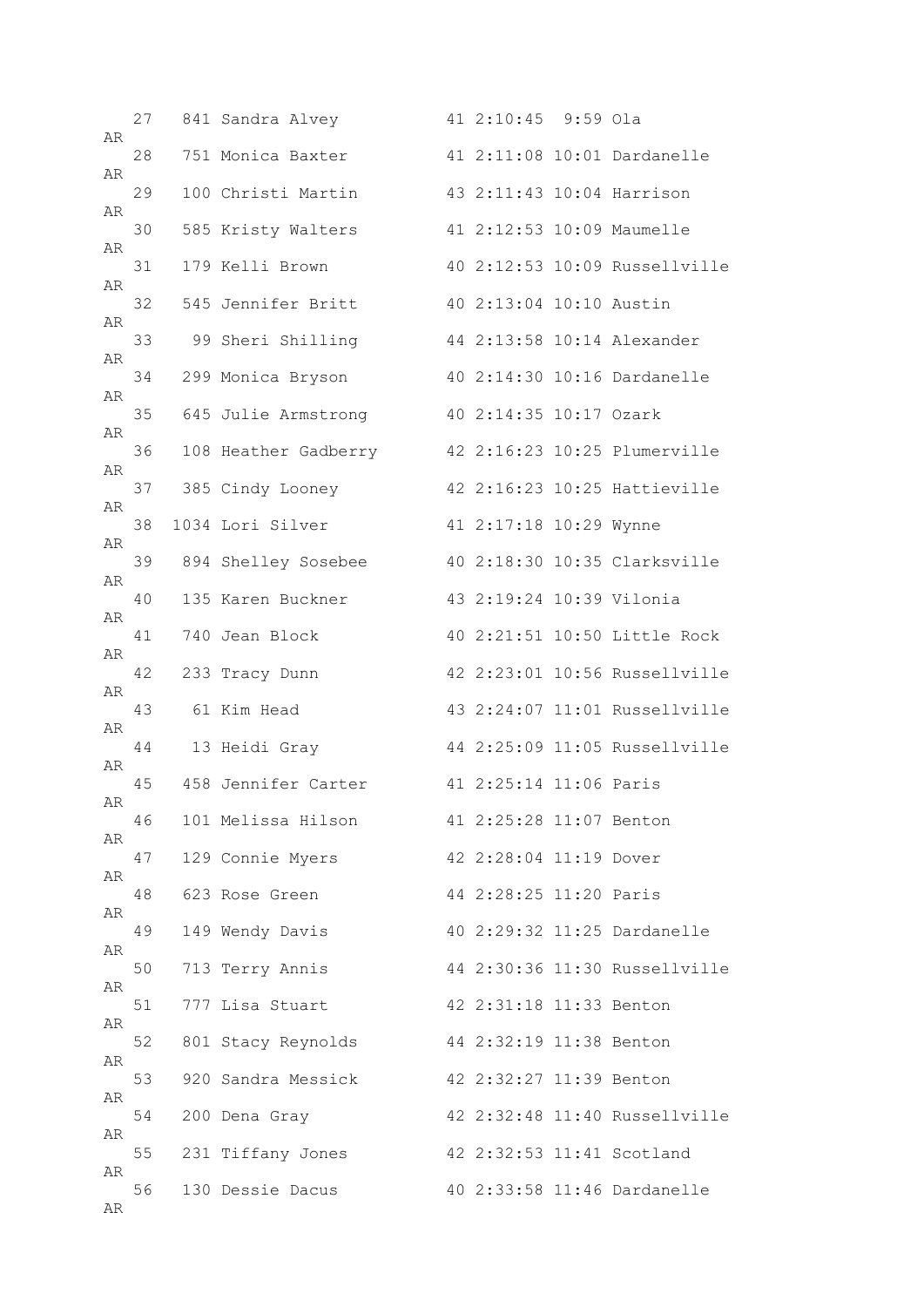| AR | 57 | 230 Christy McDow                                   |                         | 40 2:33:59 11:46 Dardanelle        |
|----|----|-----------------------------------------------------|-------------------------|------------------------------------|
|    | 58 | 69 Rebecca Laymon                                   |                         | 44 2:35:00 11:50 Russellville      |
| AR | 59 | 565 Gayla Boxnick                                   | 41 2:38:31 12:06 London |                                    |
| AR | 60 | 358 Missy Duvall                                    |                         | 41 2:39:11 12:10 Russellville      |
| AR | 61 | 418 Tricia Biggers                                  |                         | 43 2:39:53 12:13 Russellville      |
| AR | 62 | 400 Jennifer Anderson 40 2:42:27 12:25 Russellville |                         |                                    |
| AR | 63 | 50 Robin Thomas                                     |                         | 43 2:43:42 12:30 Russellville      |
| AR | 64 | 139 Jennifer Durbin                                 |                         | 41 2:43:57 12:31 Russellville      |
| AR | 65 | 1038 Brenda Stallings                               |                         | 42 2:44:30 12:34 Little Rock       |
| AR | 66 | 229 Carleen Williams 44 2:44:57 12:36 Perryville    |                         |                                    |
| AR | 67 | 2 Donna Martin                                      |                         | 43 2:45:45 12:40 Dardanelle        |
| AR | 68 | 152 Shelly Frew                                     | 41 2:46:14 12:42 Dover  |                                    |
| AR | 69 | 234 Sharon Chuculate                                | 44 2:47:53 12:49 London |                                    |
| AR | 70 | 292 Sherry McCurrie                                 |                         | 41 2:53:07 13:13 Russellville      |
| AR | 71 | 561 Kelly Prince                                    |                         | 42 2:53:33 13:15 Van Buren         |
| AR | 72 | 885 Shannon Cooan                                   | 41 2:54:14 13:18 Searcy |                                    |
| AR | 73 | 334 Kathryn Lowe                                    |                         | 43 2:54:19 13:19 Russellville      |
| AR | 74 | 420 Sandi Tuttle                                    |                         | 43 2:54:40 13:20 Dardanelle        |
| AR | 75 | 166 Jannetta Carney 44 2:54:44 13:21 Russellville   |                         |                                    |
| AR | 76 | 563 Angela Sergent 41 2:54:45 13:21 Pottsville      |                         |                                    |
| AR | 77 | 931 Heather McKim                                   |                         | 40 2:55:31 13:24 Sherwood          |
| AR | 78 | 56 Denise Robertson                                 | 43 2:57:44 13:35 Atkins |                                    |
| AR | 79 | 262 Tami Chisum                                     |                         | 43 2:57:46 13:35 Russellville      |
| AR | 80 | 867 Trish Hede                                      | 44 2:58:50 13:40 Conway |                                    |
| AR | 81 | 788 Gloria Hernandez 40 2:58:56 13:40 Conway        |                         |                                    |
| AR | 82 | 315 Christy Smith                                   |                         | 43 2:59:13 13:41 North Little Rock |
| AR | 83 | 444 Rebecca Davis                                   | 41 2:59:24 13:42 Dover  |                                    |
| AR | 84 | 850 Julie Kerr                                      | 42 3:00:37 13:48 Benton |                                    |
| AR | 85 | 133 Tina Rotenbury 44 3:00:53 13:49 Russellville    |                         |                                    |
| AR | 86 | 8 Deanna Lacefield 43 3:04:08 14:04 Russellville    |                         |                                    |
| AR |    |                                                     |                         |                                    |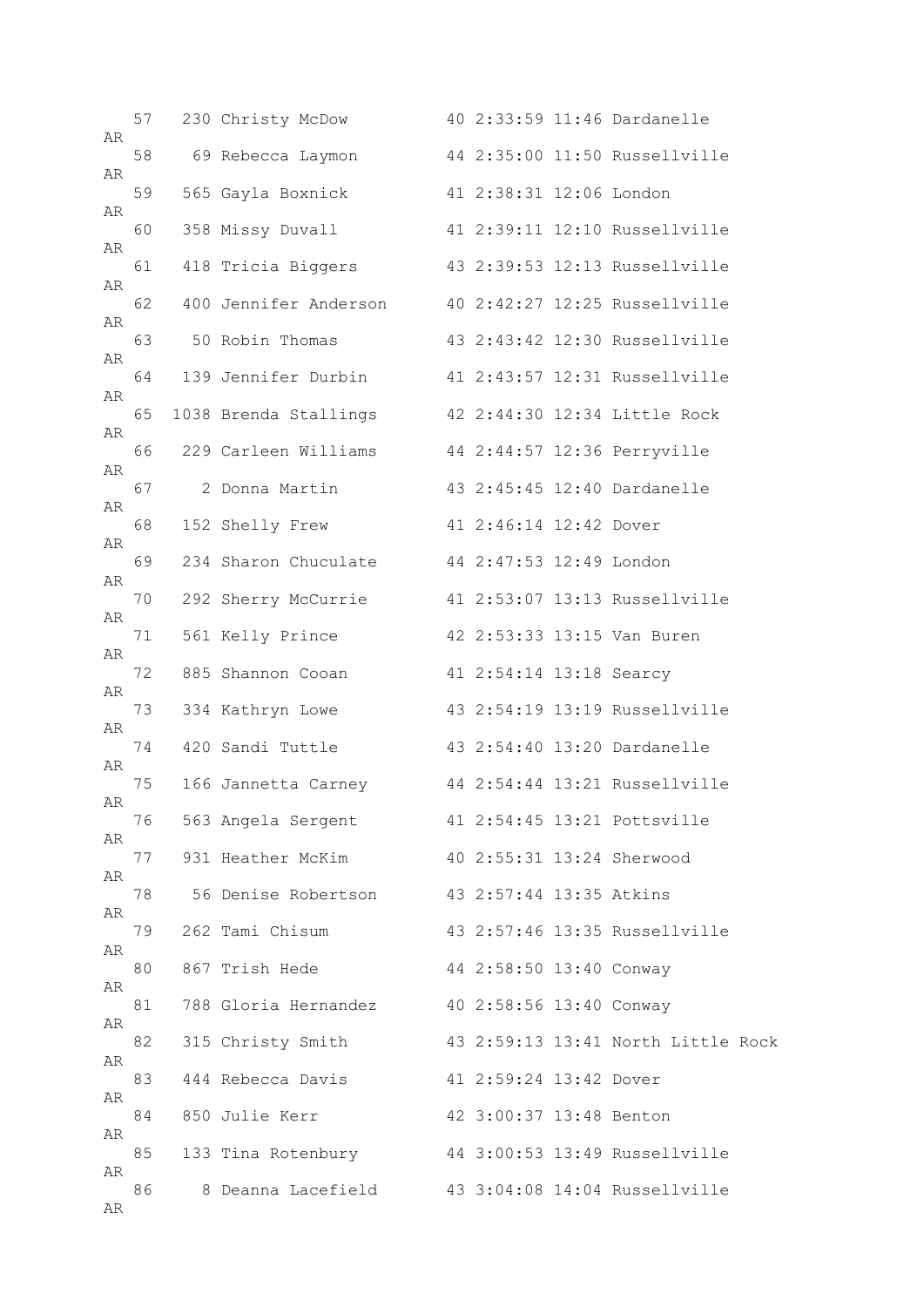|    |    | 87 410 Shane Hughes  |                          | 40 3:04:37 14:06 Russellville |
|----|----|----------------------|--------------------------|-------------------------------|
| AR |    | 88 636 Jenni Taylor  | 44 3:05:07 14:08 Beebe   |                               |
| AR |    |                      |                          |                               |
|    | 89 | 1033 Anna Ridenour   | 41 3:13:22 14:46 Havana  |                               |
| AR |    |                      |                          |                               |
| AR | 90 | 175 Kimberly Yarber  |                          | 41 3:18:42 15:10 Russellville |
|    |    | 91 967 Mellissa Lock |                          | 41 3:22:15 15:27 Little Rock  |
| AR |    |                      |                          |                               |
| AR | 92 | 591 Lis Ryan         | 42 3:30:12 16:03 Humnoke |                               |
|    | 93 | 914 Wanda Van Dyke   | 42 3:31:00 16:07 Trumann |                               |
| AR |    |                      |                          |                               |
| AR | 94 | 204 Terri Fox        |                          | 42 3:35:32 16:28 Russellville |
|    | 95 | 977 Rachel Stout     |                          | 42 3:38:25 16:41 Dardanelle   |
| AR |    |                      |                          |                               |
| AR | 96 | 671 Shawn Epperson   |                          | 40 3:48:21 17:26 Russellville |
|    | 97 | 151 Dawn Parsons     | 40 3:57:42 18:09 Benton  |                               |
| AR |    |                      |                          |                               |
|    | 98 | 92 Elizabeth Carter  | 43 4:00:48 18:23 Atkins  |                               |
| AR |    |                      |                          |                               |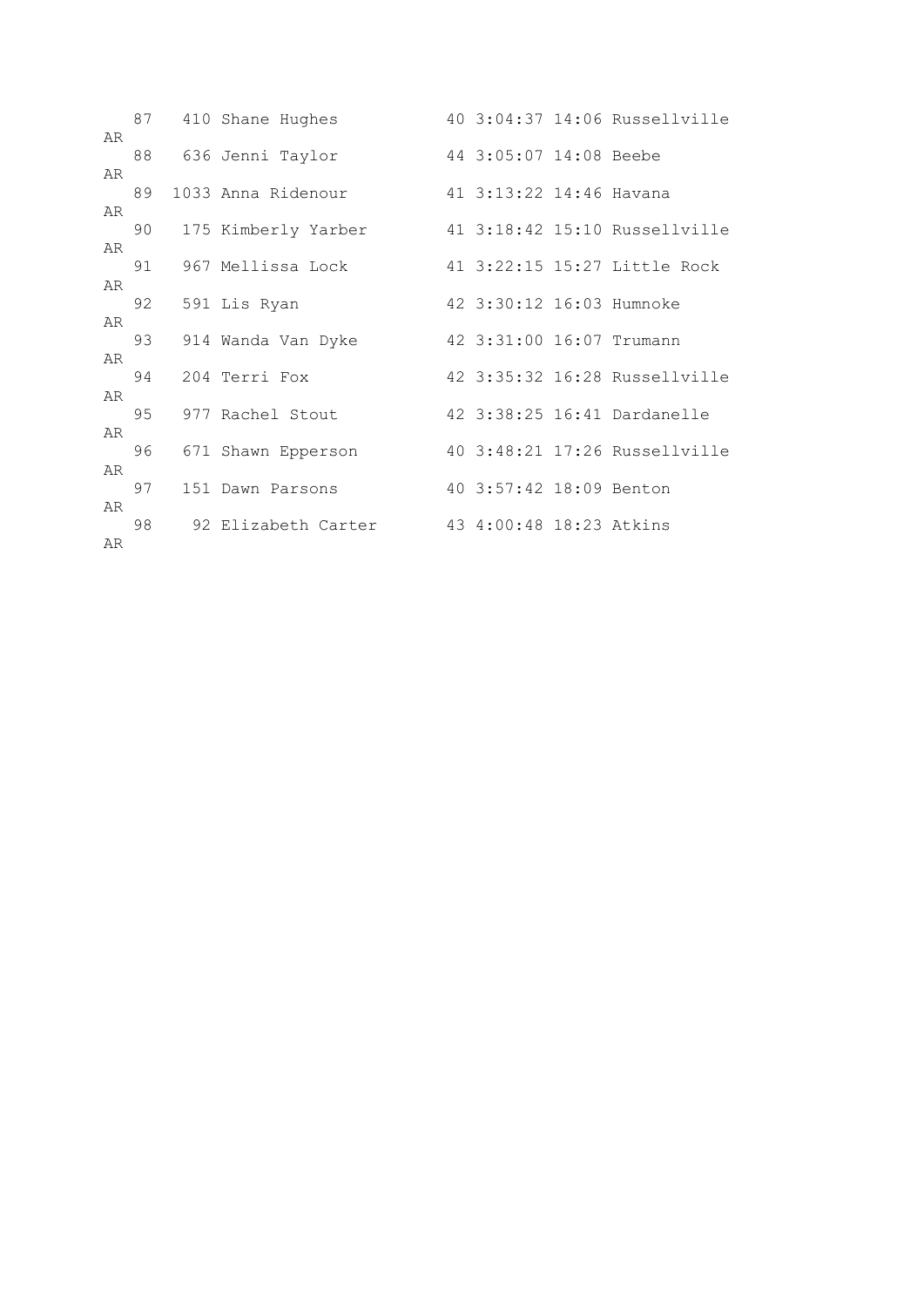| St |              | Place Bib Name |                                                  |           | FEMALE AGE GROUP: 45 - 49<br>Age Time Pace City |                                    |
|----|--------------|----------------|--------------------------------------------------|-----------|-------------------------------------------------|------------------------------------|
|    |              |                | :==== ==                                         | ===== === |                                                 |                                    |
| AR | $\mathbf{1}$ |                | 649 Lynn Martin 16 1:47:35 8:13 Alma             |           |                                                 |                                    |
|    | 2            |                | 709 Andrea Bean                                  |           |                                                 | 47 1:48:38 8:18 Plumerville        |
| AR | 3            |                | 84 Colleen Adams                                 |           |                                                 | 48 1:51:59 8:33 Russellville       |
| AR | 4            |                | 320 Kristin Smith                                |           |                                                 | 46 1:52:41 8:37 Russellville       |
| AR | 5            |                | 756 Michelle Ward                                |           |                                                 | 46 1:53:15 8:39 Conway             |
| AR | 6            |                | 186 Laura Gotcher                                |           |                                                 | 48 1:59:46 9:09 Russellville       |
| AR | 7            |                | 923 Karen Greb                                   |           |                                                 | 48 1:59:48 9:09 Van Buren          |
| AR | 8            |                | 392 Shannon Boley                                |           |                                                 | 45 2:00:11 9:11 Conway             |
| AR | 9            |                | 1043 Liz Harless                                 |           |                                                 | 47 2:04:00 9:28 Bentonville        |
| AR | 10           |                | 12 Debbie Neal                                   |           |                                                 | 49 2:04:25 9:30 Dardanelle         |
| AR | 11           |                | 65 Deborah Rager                                 |           | 45 2:05:04 9:33 Ola                             |                                    |
| AR | 12           |                | 739 Carole Delaney 45 2:06:08 9:38 Conway        |           |                                                 |                                    |
| AR | 13           |                | 223 Julie Rispoli                                |           |                                                 | 48 2:07:11 9:43 Russellville       |
| AR | 14           |                | 681 Lynlee Maus                                  |           |                                                 | 48 2:10:02 9:56 Morrilton          |
| AR | 15           |                | 901 Carrie Williams 45 2:10:53 10:00 Dover       |           |                                                 |                                    |
| AR | 16           |                | 648 Charla Parrish   47 2:12:03 10:05 Alma       |           |                                                 |                                    |
| AR | 17           |                | 269 Christie Terry                               |           |                                                 | 49 2:14:44 10:18 North Little Rock |
| AR | 18           |                | 161 Lora Rea                                     |           |                                                 | 46 2:16:54 10:27 Russellville      |
| AR | 19           |                | 699 Shawna Warrendorf                            |           |                                                 | 45 2:17:43 10:31 Russellville      |
| AR | 20           |                | 609 Tina Rush                                    |           |                                                 | 45 2:22:07 10:51 Russellville      |
| AR | 21           |                | 31 Teri Merritt                                  |           |                                                 | 45 2:22:19 10:52 Dardanelle        |
| AR | 22           |                | 333 Amy Trickett                                 |           | 47 2:22:27 10:53 Conway                         |                                    |
| AR | 23           |                | 1019 Sherri Lachowsky 49 2:22:33 10:53 Conway    |           |                                                 |                                    |
| AR | 24           |                | 793 Deborah Baldridge 49 2:24:20 11:01 Mabelvale |           |                                                 |                                    |
| AR | 25           |                | 757 Kathy Lovelace                               |           | 48 2:25:54 11:09 Conway                         |                                    |
| AR | 26           |                |                                                  |           |                                                 |                                    |
| AR |              |                | 752 Debbie Hibbs                                 |           | 48 2:26:46 11:13 Conway                         |                                    |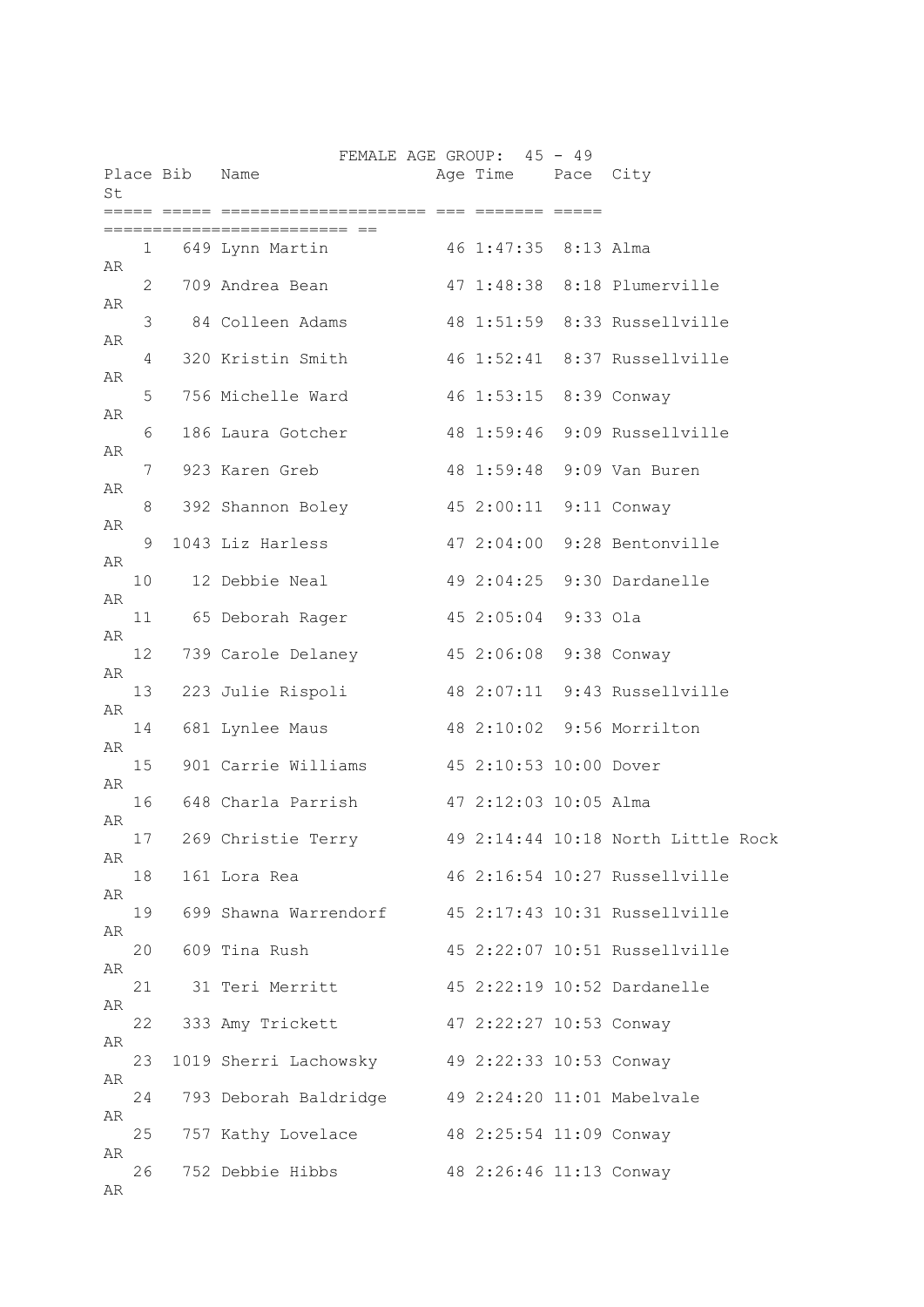|          | 27 | 619 Lora Brake                                           |                         | 49 2:28:28 11:20 Mulberry          |
|----------|----|----------------------------------------------------------|-------------------------|------------------------------------|
| AR       | 28 | 994 Jodi Ake                                             | 46 2:28:48 11:22 Conway |                                    |
| AR       | 29 | 463 Cheryl Calva                                         |                         | 45 2:30:56 11:32 Little Rocke      |
| AR       | 30 | 1039 Barbara Sugg                                        |                         | 49 2:32:17 11:38 Little Rock       |
| AR       | 31 | 162 Lenora Eades                                         |                         | 48 2:32:29 11:39 Russellville      |
| AR       | 32 | 771 Nicole Newcome                                       |                         | 49 2:32:48 11:40 Little Rock       |
| AR       | 33 | 886 Lesley Oslica 48 2:33:44 11:45 Conway                |                         |                                    |
| AR       | 34 | 78 Lisa Seidel                 47 2:35:44 11:54 Sherwood |                         |                                    |
| AR       | 35 | 430 Yvonne Schrepfer                                     |                         | 45 2:37:01 12:00 Morrilton         |
| AR       | 36 | 503 Leigh Brown                                          | 45 2:37:46 12:03 Alma   |                                    |
| AR       | 37 | 800 Tonya Jenkins                                        | 45 2:38:54 12:08 Bryant |                                    |
| AR       | 38 | 1011 Tracey Goh                                          |                         | 49 2:40:13 12:14 Fort Smith        |
| AR       | 39 | 10 Shellie Hanna                                         |                         | 47 2:41:53 12:22 Russellville      |
| AR       | 40 | 438 Susan Jordan                                         |                         | 49 2:42:23 12:24 Russellville      |
| AR       | 41 | 30 Cecilia Gray                                          | 46 2:44:26 12:34 Atkins |                                    |
| AR       | 42 | 370 Lezlie Arnold                                        |                         | 48 2:45:47 12:40 Russellville      |
| AR       | 43 | 425 Claudia Moran                                        |                         | 47 2:46:09 12:41 Sherwood          |
| AR       | 44 | 148 Carla Mitchell                                       |                         | 49 2:46:36 12:44 Dardanelle        |
| AR       | 45 | 371 Sue Conner                                           |                         | 46 2:48:03 12:50 Clarksville       |
| AR       | 46 | 214 Sherry Davis                                         |                         | 48 2:49:29 12:57 Pottsville        |
| AR       | 47 | 124 Judith Ostrowski 49 2:51:30 13:06 Conway             |                         |                                    |
| AR       | 48 | 184 Gina Skelton                                         |                         | 47 2:52:14 13:09 Russellville      |
| AR<br>AR | 49 | 138 Kim Bell                                             |                         | 47 2:52:24 13:10 Bentonville       |
|          | 50 | 344 Melinda Norwood 48 2:54:30 13:20 Coal Hill           |                         |                                    |
| AR<br>AR | 51 | 303 Sheri Shirley                                        | 47 2:55:50 13:26 Dover  |                                    |
|          | 52 | 957 Heidi Thompson                                       | 46 2:58:41 13:39 Conway |                                    |
| AR       | 53 | 787 Sara Bowling                                         |                         | 49 3:00:51 13:49 North Little Rock |
| AR       | 54 | 975 Susan Beckwith 46 3:01:32 13:52 Lonsdale             |                         |                                    |
| AR<br>AR | 55 | 819 Michelle Cousar 46 3:03:03 13:59 Russellville        |                         |                                    |
| AR       | 56 | 843 Beth Riddle                                          |                         | 49 3:05:20 14:09 Fort Smith        |
|          |    |                                                          |                         |                                    |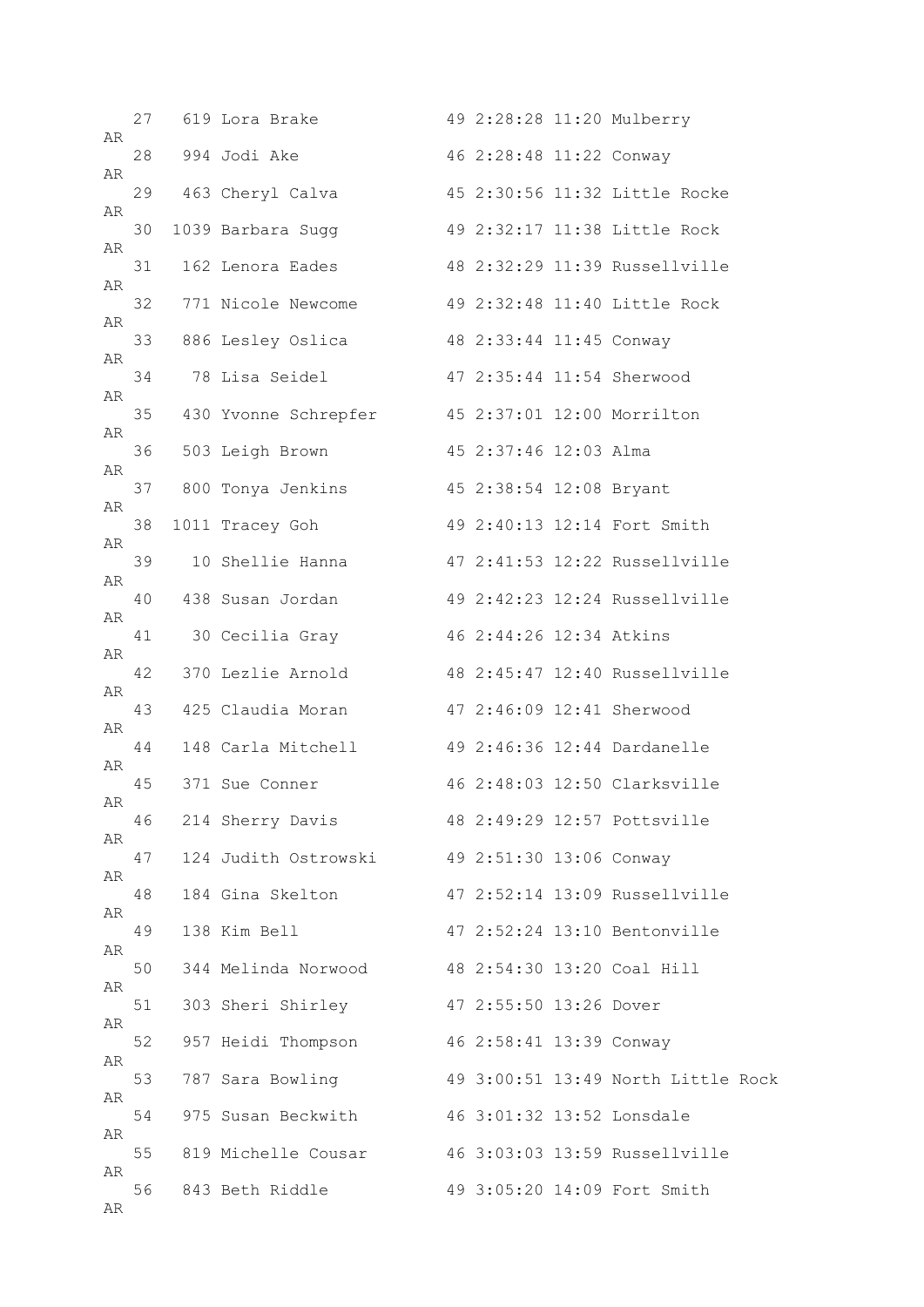|    |    | 57 880 Renae Martin   |                          | 45 3:05:32 14:10 Russellville |
|----|----|-----------------------|--------------------------|-------------------------------|
| AR |    | 58 883 Anne Trussell  | 47 3:09:46 14:30 Conway  |                               |
| AR |    |                       |                          |                               |
| AR | 59 | 1044 Lisa Duvall      |                          | 48 3:10:11 14:32 Russellvile  |
|    | 60 | 877 Jaynie Cannon     |                          | 47 3:10:53 14:35 Little Rock  |
| AR |    |                       |                          |                               |
| AR |    | 61 680 Melanie Gordon | 47 3:13:14 14:45 Vilonia |                               |
|    | 62 | 1036 Melissa Smith    | 45 3:13:22 14:46 Havana  |                               |
| AR |    | 63 375 Pam Greene     | 45 3:13:24 14:46 Conway  |                               |
| AR |    |                       |                          |                               |
|    | 64 | 103 Lisa Vorwerk      |                          | 46 3:15:45 14:57 Little Rock  |
| AR | 65 | 440 Tina Zimmer       | 46 3:17:16 15:04 Paris   |                               |
| AR |    |                       |                          |                               |
|    | 66 | 194 Samantha Collins  | 47 3:22:34 15:28 Dover   |                               |
| AR | 67 | 606 Leeann Moore      | 45 3:35:10 16:26 Conway  |                               |
| AR |    |                       |                          |                               |
|    | 68 | 384 Barbara Downes    |                          | 49 3:57:14 18:07 Russellville |
| AR |    |                       |                          |                               |

FEMALE AGE GROUP: 50 - 54

| St.      |                | Place Bib | Name<br>======= ===                                | Age Time Pace City<br>======= ===== |                               |
|----------|----------------|-----------|----------------------------------------------------|-------------------------------------|-------------------------------|
|          |                |           | =============================                      |                                     |                               |
| AR       | 1.             |           | 216 Belinda Pack                                   | 51 1:59:06 9:06 Clinton             |                               |
|          | $\overline{2}$ |           | 668 Sheri Nicholls                                 |                                     | 53 2:06:56 9:42 Huntington    |
| AR       | 3              |           | 549 Brenda Ransom                                  | 50 2:09:07 9:52 Lonoke              |                               |
| AR       | 4              |           | 916 Julie Meaux                                    | 54 2:10:13 9:57 Conway              |                               |
| AR       | 5              |           | 60 Tammy Allen                                     |                                     | 51 2:14:48 10:18 Russellville |
| AR       | 6              |           | 291 Susan Irwin                                    |                                     | 52 2:17:54 10:32 Little Rock  |
| AR       | 7              |           | 136 Cathy Throneberry 52 2:19:12 10:38 Solgohachia |                                     |                               |
| AR       | 8              |           | 451 Terri Altman                                   |                                     | 53 2:22:18 10:52 Russellville |
| AR       | 9              |           | 548 Cheryl Bramlett                                | 50 2:25:52 11:09 Conway             |                               |
| AR       | 10             |           | 608 Karen Williams                                 |                                     | 50 2:26:09 11:10 Little Rock  |
| AR       | 11             |           | 780 Sonya Whitwam                                  | 50 2:26:30 11:11 Alma               |                               |
| AR       | 12             |           | 383 Tammy Mabry                                    | 54 2:26:32 11:12 Dover              |                               |
| AR       | 13             |           | 930 Melody Weidman                                 |                                     | 50 2:28:34 11:21 Fort Smith   |
| AR<br>AR | 14             |           | 792 Lisa Ulmer                                     | 53 2:34:37 11:49 Conway             |                               |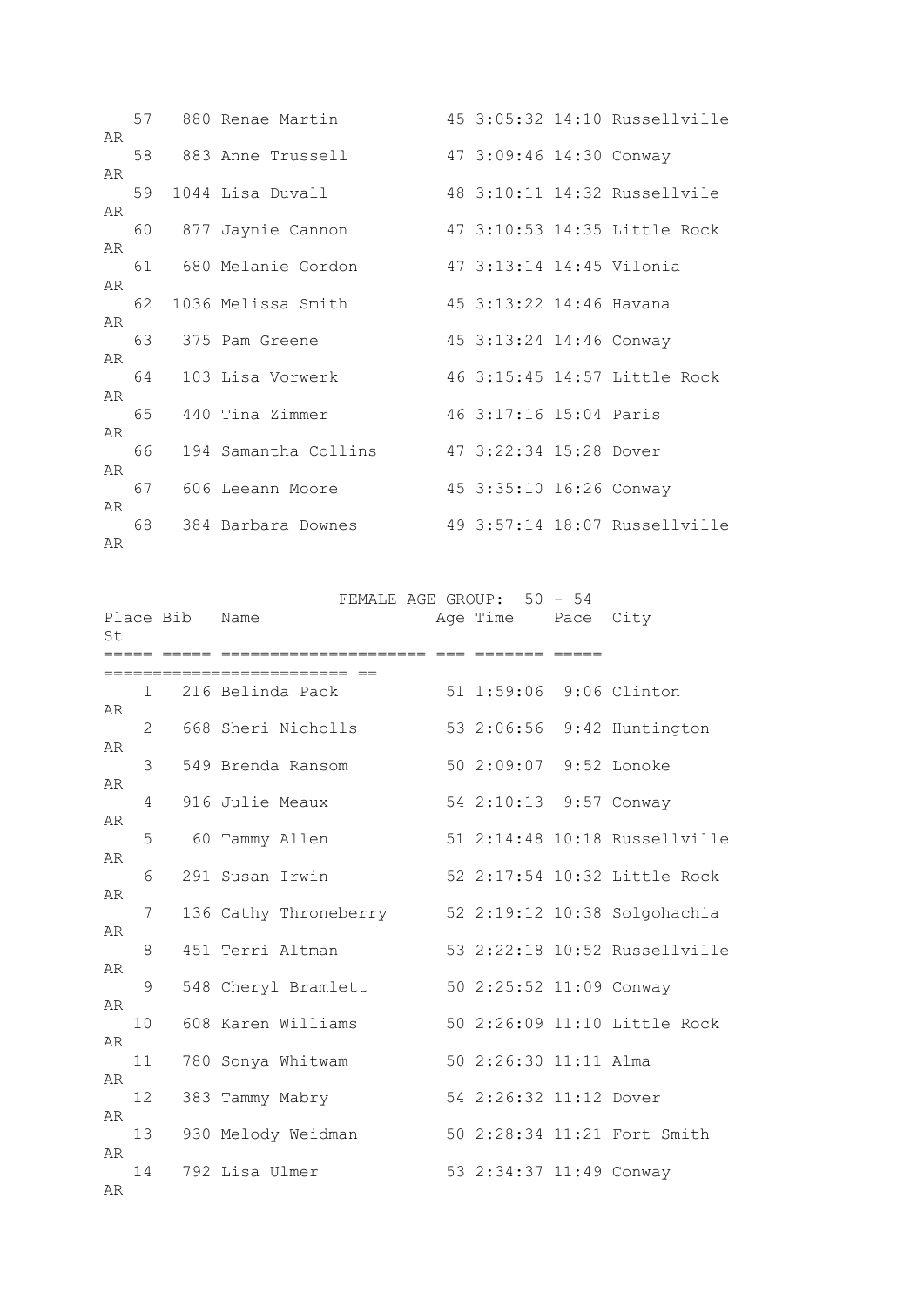| AR | 15 | 597 Kathy Allen      |                          | 53 2:37:36 12:02 Russellville |
|----|----|----------------------|--------------------------|-------------------------------|
| AR | 16 | 693 Angelica Oxford  | 51 2:37:52 12:04 Aaaa    |                               |
|    | 17 | 191 Leslie Housley   | 52 2:38:34 12:07 Dover   |                               |
| AR | 18 | 379 Teresa Kring     |                          | 54 2:40:13 12:14 Russellville |
| AR | 19 | 932 Jana Muldoon     |                          | 51 2:40:19 12:15 Sherwood     |
| AR | 20 | 973 Janet Blair      | 51 2:40:29 12:15 Malvern |                               |
| AR | 21 | 577 Doris Williams   | 52 2:41:30 12:20 Conway  |                               |
| AR | 22 | 63 Deborah Riley     |                          | 50 2:41:57 12:22 Russellville |
| AR | 23 | 258 Margaret Pauly   |                          | 52 2:42:07 12:23 Little Rock  |
| AR | 24 | 731 Lisa Gaddy       | 50 2:43:12 12:28 Conway  |                               |
| AR | 25 | 44 Janice Coulter    |                          | 53 2:43:47 12:31 Russellville |
| AR | 26 | 201 Cheryl Grappe    | 54 2:44:15 12:33 Benton  |                               |
| AR | 27 | 57 Beth Sorrells     |                          | 50 2:45:06 12:37 Russellville |
| AR | 28 | 501 Susan Newton     |                          | 50 2:45:07 12:37 Russellville |
| AR | 29 | 954 Deborah Beckwith | 52 2:46:20 12:42 Benton  |                               |
| AR | 30 | 308 Sandy Ahne       | 51 2:51:26 13:06 Conway  |                               |
| AR | 31 | 658 Jeannine Betts   | 52 2:51:34 13:06 Conway  |                               |
| AR | 32 | 116 Sherrie Hartzell | 54 2:51:39 13:07 Conway  |                               |
| AR | 33 | 580 Dorothy Allen    |                          | 53 2:52:08 13:09 Jacksonville |
| AR | 34 | 569 Charlotte Dial   |                          | 53 2:52:10 13:09 Little Rock  |
| AR | 35 | 146 Valandra         |                          | 53 2:55:37 13:25 Fayetteville |
| AR | 36 | 67 Christy Brooks    | 52 2:56:50 13:30 London  |                               |
| AR | 37 | 498 Piranha Waters   |                          | 50 3:01:34 13:52 Little Rock  |
| AR | 38 | 513 Lotta Butt       | 50 3:01:35 13:52 Benton  |                               |
| AR | 39 | 729 Tanya Turney     |                          | 51 3:02:39 13:57 Russellville |
| AR | 40 | 114 Kim Brown        |                          | 52 3:04:02 14:03 Russellville |
| AR | 41 | 982 Lorena Moody     | 52 3:06:33 14:15 Benton  |                               |
| AR | 42 | 90 Noma Kellner      |                          | 51 3:06:50 14:16 Russellville |
| AR | 43 | 55 Jolayne Coffman   | 50 3:13:07 14:45 Atkins  |                               |
| AR | 44 | 122 Stephanne Rudder |                          | 54 3:37:06 16:35 Russellville |
| AR |    |                      |                          |                               |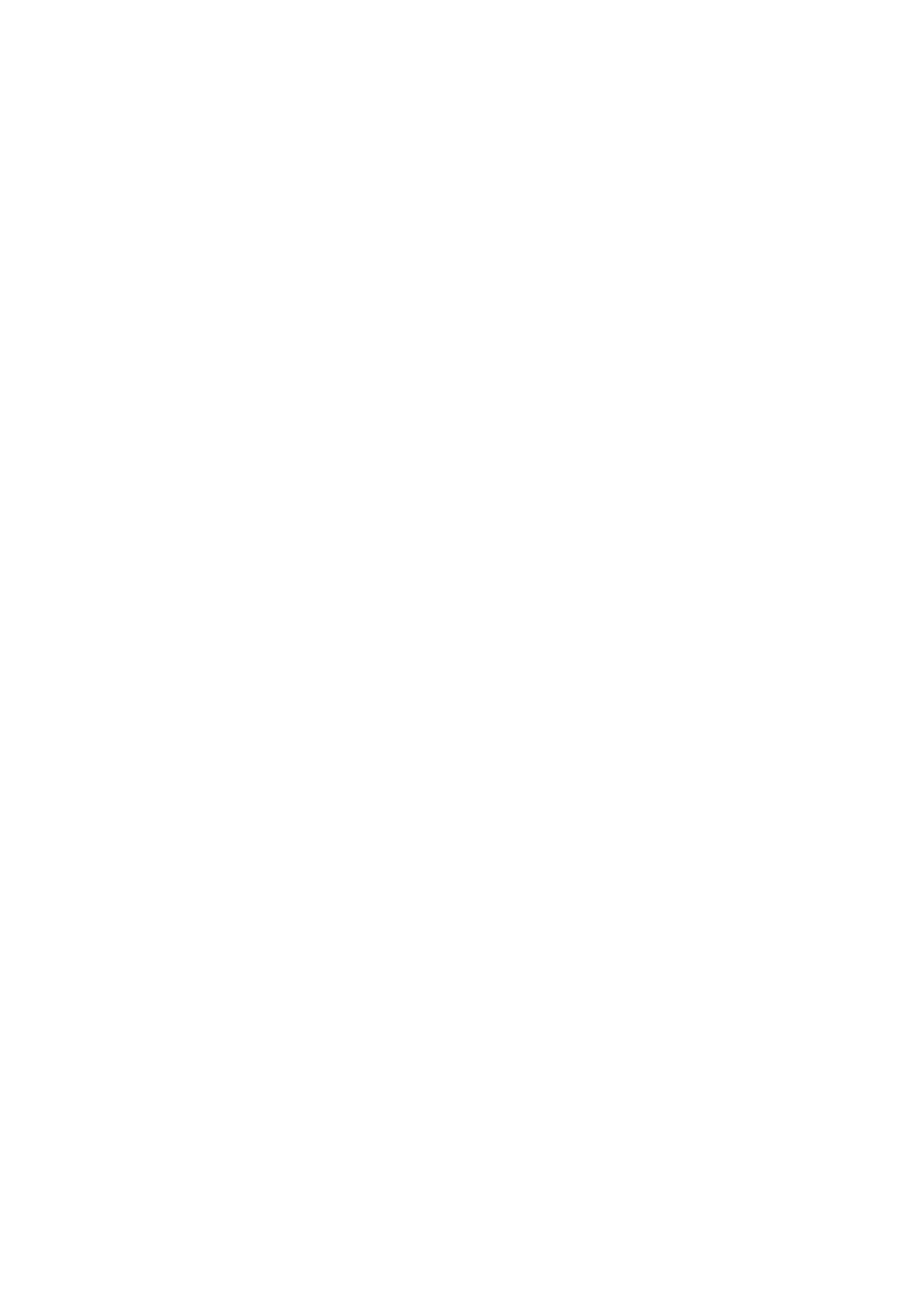| St |              | Place Bib Name |                                                      | FEMALE AGE GROUP: 55 - 99<br>Age Time Pace City |                                    |
|----|--------------|----------------|------------------------------------------------------|-------------------------------------------------|------------------------------------|
|    |              |                |                                                      | ===== === ======= ====                          |                                    |
|    | $\mathbf{1}$ |                | 631 Kathy Langford 56 1:59:34 9:08 Ft. Smith         |                                                 |                                    |
| AR | 2            |                | 824 Sue McCoy                                        |                                                 | 58 1:59:49 9:09 Russellville       |
| AR | 3            |                | 906 Terri Seiter                                     | 57 2:00:06 9:11 Conway                          |                                    |
| AR | 4            |                | 268 Sandy Devore                                     | 55 2:00:10 9:11 Dover                           |                                    |
| AR | 5            |                | 684 Karen Cree                                       |                                                 | 55 2:08:52 9:51 Morrilton          |
| AR | 6            |                | 195 Judy Massingill 55 2:15:10 10:20 Conway          |                                                 |                                    |
| AR | 7            |                | 888 Sheila Galatowitsch 55 2:16:04 10:24 Little Rock |                                                 |                                    |
| AR | 8            |                | 219 Debbie Harris                                    | 56 2:16:05 10:24 London                         |                                    |
| AR | 9            |                | 283 Debbie Sanders                                   |                                                 | 58 2:19:16 10:38 Little Rock       |
| AR | 10           |                | 691 Carrie Dupriest                                  | 56 2:21:01 10:46 Ssss                           |                                    |
| AR | 11           |                | 618 Debbie Oxandale 55 2:21:49 10:50 Little Rock     |                                                 |                                    |
| AR |              |                | 522 Cheri Cloud                                      |                                                 | 55 2:22:08 10:51 Russellville      |
| AR | 12           |                |                                                      |                                                 |                                    |
| AR | 13           |                | 616 Barbara Anderson 55 2:28:48 11:22 Little Rock    |                                                 |                                    |
| AR | 14           |                | 669 Debbie Benson                                    |                                                 | 57 2:30:51 11:31 Little Rock       |
| AR | 15           |                | 724 Ruth Klingbeil                                   |                                                 | 56 2:30:55 11:32 Little Rock       |
| AR | 16           |                | 1037 Rita Speas                                      |                                                 | 62 2:30:58 11:32 Little Rock       |
| AR | 17           |                | 556 Teri Hays                                        |                                                 | 56 2:32:11 11:37 North Little Rcok |
|    | 18           |                | 662 Sue Vestal                                       | 56 2:34:37 11:49 Conway                         |                                    |
| AR | 19           |                | 297 Cathy Eubanks                                    |                                                 | 59 2:34:52 11:50 Russellville      |
| AR | 20           |                | 247 Argie Davis                                      | 74 2:37:04 12:00 Conway                         |                                    |
| AR | 21           |                | 1025 Tommie McDaniel                                 | 64 2:38:54 12:08 Nlr                            |                                    |
| AR | 22           |                | 156 Susan Russell                                    |                                                 | 59 2:39:19 12:10 Russellville      |
| AR | 23           |                | 181 Gwen Laferr                                      |                                                 | 61 2:39:43 12:12 Bellville         |
| AR | 24           |                | 253 Laurel Stabler                                   |                                                 | 57 2:42:44 12:26 Russellville      |
| AR | 25           |                | 17 Karen Hilburn                                     |                                                 | 58 2:43:43 12:30 Russellville      |
| AR | 26           |                | 177 Angela Beyette                                   |                                                 | 61 2:44:13 12:33 Russellville      |
| AR |              |                |                                                      |                                                 |                                    |